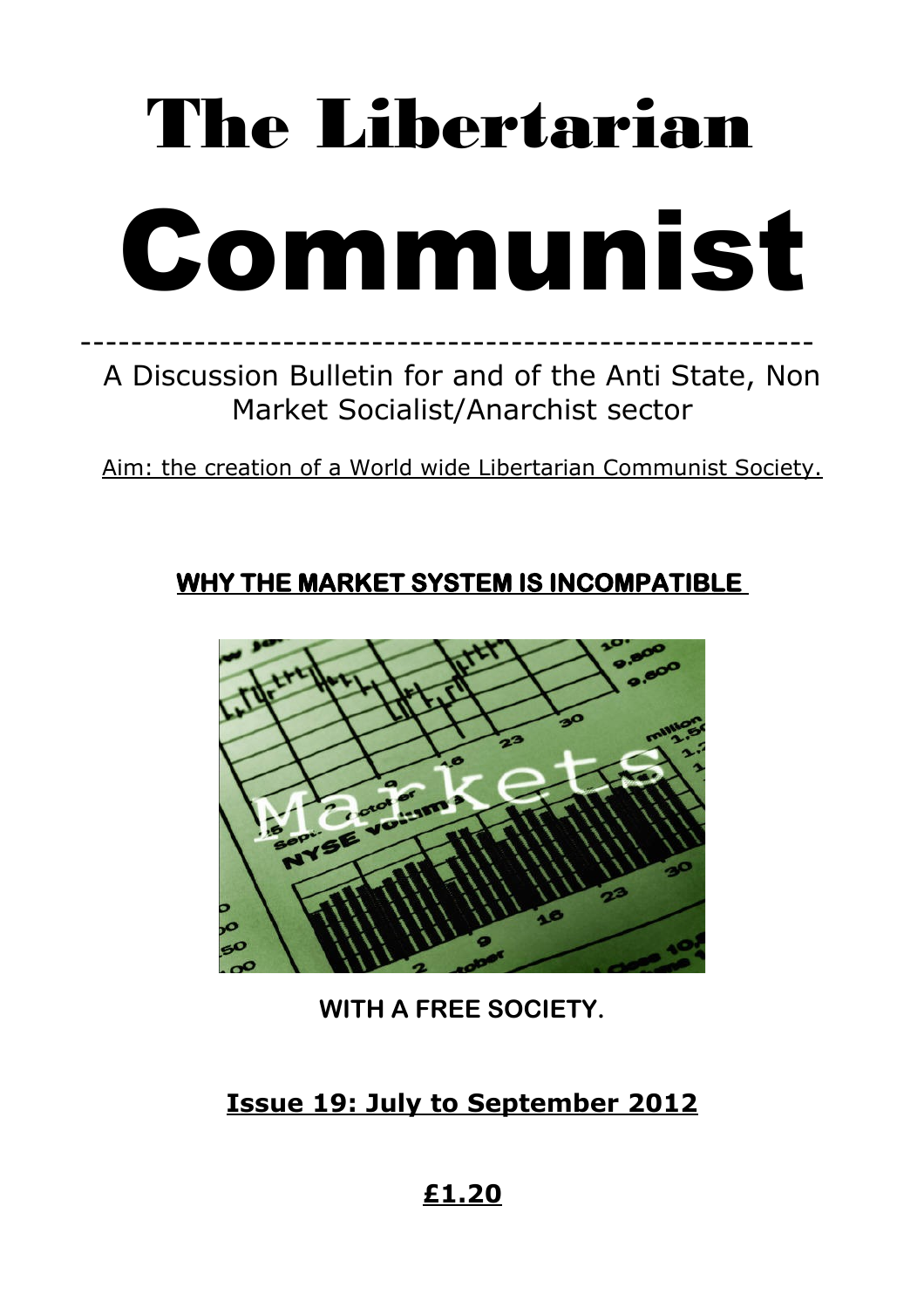The purpose of The Libertarian Communist is to promote discussion amongst the Anti State, Non Market sector irrespective of whether individuals or groups consider themselves as Anarchist, Communist or Socialist as all such titles are in need of further qualification. If you have disagreements with an article in this or any other issue, wish to offer comment or want to contribute something else to the discussion then please get in touch. If any article focuses on a particular group then that group has, as a matter of course, the right to reply. So please get in touch with your article, letters and comments. You can do this by contacting (please note the new email address) libcom.bulletin@yahoo.co.uk or writing to Ray Carr, Flat 1, 99 Princess Road, Branksome, Poole, Dorset BH12 1BQ.

# **Contents**

==========================================================================

Page 2: Welcome to Issue nineteen

- Page 3: Is the Market System failing or is it incompatible with a free society?
- Page 6: Krisis: The Return of the State as Crisis Administrator
- Page 8: Is there a link between Reformism and Revolution: Laurens Otter
- Page 9: Reply to Laurens
- Page 11: The Libertarian Communist on libcom.org
- Page 11: SPGB in the May Local Elections
- Page 12: Notes on the Pensions Struggle: David Dane
- Page 13: An Open Letter on Unity: Joe Hopkins
- Page 16: From World in Common: (1) Against the Politics of the Euro
- Page 17: From World in Common: (2) The Anarchist Case against Terrorism: You can't blow Up a Social Relationship

# Page 19: Anti State, Non Market Directory of Groups

# **Hi and Welcome to Issue 19.**

This issue starts off with a critique of the market system. It focuses on an article in the N Y eXaminer which is of interest in as much as that whilst itself critiquing a blog in the New York Times it goes further than merely opposing "free market capitalism" and provides ammunition against capitalism in general. To those of us in the ASNM sector these criticisms will be very familiar but of interest because of where they are coming from. The point is to keep such discussion alive and widen the agenda. Following on from this and very much related we have a contribution from Krisis 2009 which outlines how the present crisis stems not just from a particular sort or sector of capitalism but has its base in the system itself. A letter from Laurens Otter raises some interesting points and in particular the question of whether reformism based on direct action should be considered in a more positive light than that based on parliamentary methods. This is followed by two short pieces; one on a brief mention of this bulletin that featured on libcom.org and a piece on the same site about the performance of the SPGB in the local elections in May. Whilst some LC readers may consider that contesting elections is a waste of time we have come to the conclusion that the methods used for putting over the case for a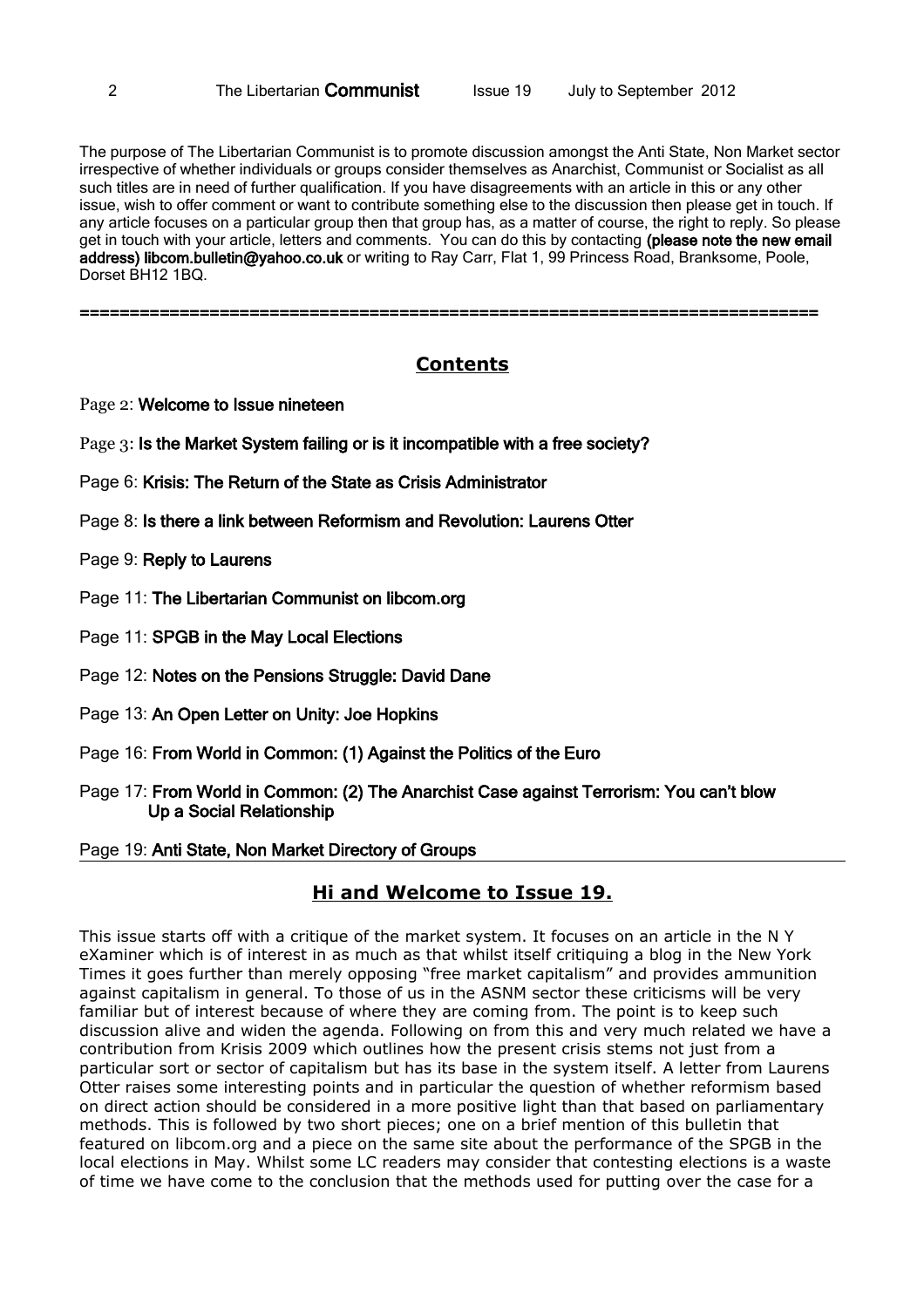free communist society should be open to discussion. On the surface these election results were encouraging but the hard work will come now the elections are over. We have an article from David Dane on the current state of the struggle to oppose the changes to the pension system. David's analysis seems to mirror what many others are saying namely that if such a struggle is to continue let alone progress the action has to be diverted from the official trade unions to action based on self organisation, the question is have the unions succeeded in fucking up the fight already. Joe Hopkins weighs in with an article to keep the discussion going on the need for an "umbrella" grouping for our sector in which he responds to some of the points made by Martin Bashforth. We finish with a couple of posts on the World in Common forum; one on the social consequences of the 2012 European football championship and one on Anarchism and Terrorism. Unfortunately we can only include a small piece of the latter due to its length but we feel it is well worth including and we hope that readers who have not already read the whole article will seek it out. This is a section that we hope to continue with showing the relationship between this journal and the World in Common project.

\*\*\*\*\*\*\*\*\*\*\*\*\*\*\*\*\*\*\*\*\*\*\*\*\*\*\*\*\*\*\*\*\*\*\*\*\*\*\*\*\*\*\*\*\*\*\*\*\*\*\*\*\*\*\*\*\*\*\*\*\*\*\*\*\*\*\*\*\*\*\*\*\*\*\*\*\*

# **Is the Market system failing or is it Incompatible with a Free Society?**

Supporters of Capitalism claim that it is the most rational and natural way of running modern society. This claim is based on the fact that the system of the "free market" is both democratic based on liberal democracy where the people elect governments and the market is the best and most rational way of allocating goods to meet people's needs. This claim comes under increased scrutiny when, as at present, the economic system of capitalism is in turmoil. At present it is not merely the economic system that is being scrutinised but the political system that upholds it.

An example of this critical analysis of capitalism is an article by Michael McGeehee which appeared in the NYTimes eXaminer in February of this year. This was a critique of a blog which appeared in the New York Times a few days previous by Thomas Edsall entitled "Is this the End of Market Democracy? The article by McGeehee went further than Edsall contribution in questioning the future of capitalism. It questions capitalism in the following areas: is the market compatible with a democratic system? Is a market economy the best method of meeting peoples needs? It calls for the opening up of the agenda to include anti capitalists economists, rather than just those who are seeking to rearrange the market system. Whilst this discussion is based on the situation in the United States of America it is obviously applicable to socalled "Free market" Capitalism as a whole. Whilst we in the anti state non market communist/anarchist sector would go further it is important that this type of discussion is continued and enlarged upon.

# **The Market Economy and Democracy.**

The term "Market Democracy", McGeehee suggests, is an "Oxymoron" as "markets are antithetical to democracy". Market systems, he suggests, are closer to social Darwinism, every person for themselves, the survival of the fittest, meaning in this case the richest. "It suffers", he adds, "from a "fuck you, I gotta get mine mentality, or what was called the new spirit of the age in the 19<sup>th</sup> century: gain wealth forgetting all but self". In contrast, McGeehee adds, democracy should be about people having some control over their own lives and wealth should have no more influence than skin colour. The fact that wealth does have a major say in the socalled democratic process shows how it functions. Edsall in his blog in the New York Times wrote about people being able to choose between two opposing ideologies but what if, he asked, the "Free market" system was facing fundamental challenges that those competing for political power were failing to address. The point is that the existence of "two contrasting" ideologies" contesting political power in the USA, Britain or any other so-called "Market Democracy", does not exist, or at least as McGeehee suggests such contrasts are limited to such a narrow spectrum, so narrow, we would suggest, as to make them invisible.

In "market democracies", wealth distorts any meaningful democracy at all. McGeehee takes up this point by looking at the work of Thomas Ferguson and his book The Investment Theory of Party Competition and the Logic of Money Driven Political Systems, 1995.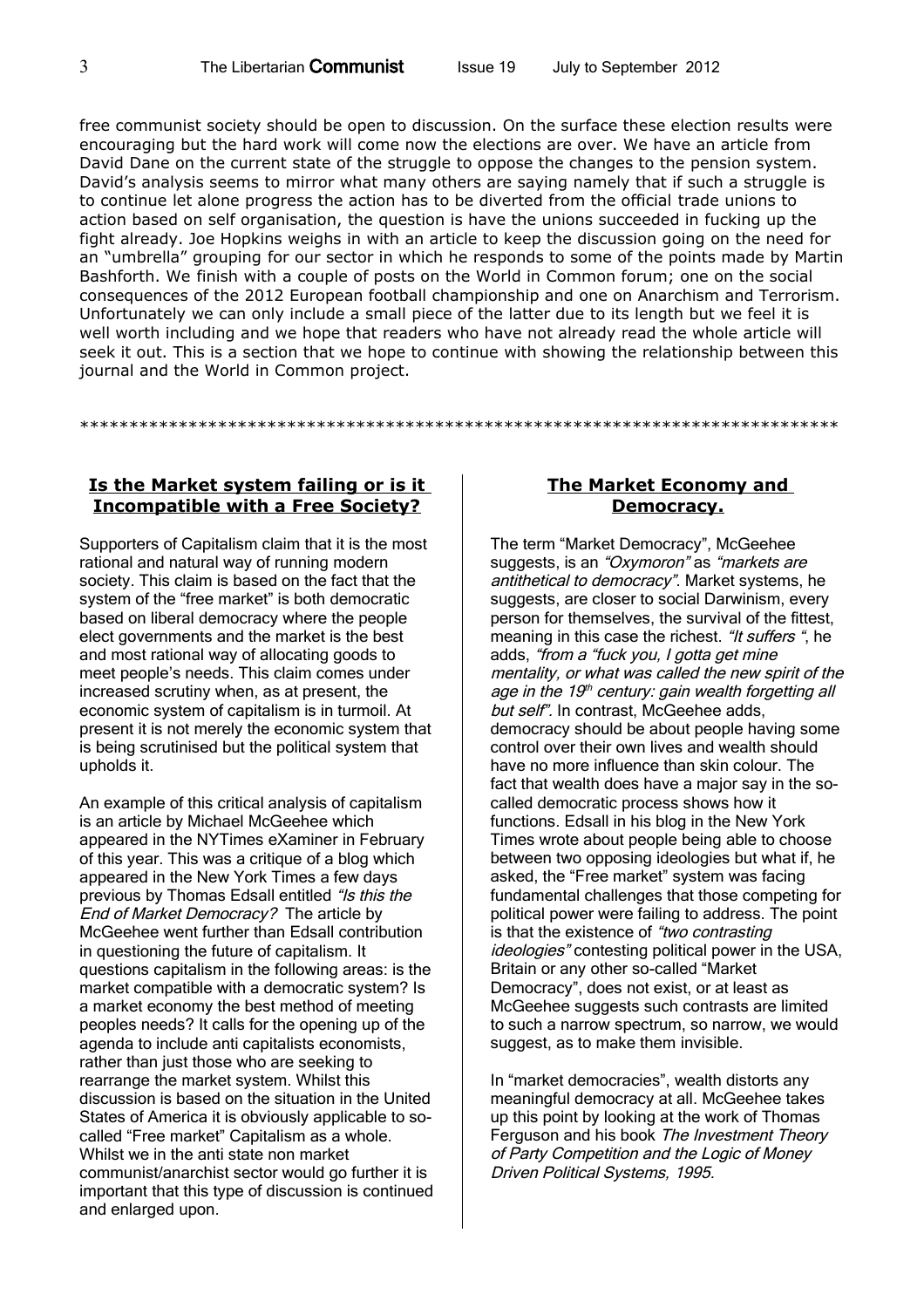*" Political organizations are (sometimes very complex) investments; that while they need small amounts of aid and commitment from many people, most of their major endorsements, money, and media attention typically come as direct or indirect results of their ability to attract heavyweight investors* [pp.35-7].

### Ferguson continues:

*"If all major investors oppose discussing a particular issue, than neither party is likely to pick the issue up-no matter how many little investors or noninvestors might benefit-not because any active collusion between parties but because no effective constituency exists to force the issue on the public agenda" [ibid].*

The incompatibility between markets and democracy is further highlighted when McGeehee points out that capital, "has undue influence over the political process" As he outlines it is not surprising that politicians cater to the interests of those who fund their campaigns when private campaign contributions allow for candidates to finance expensive PR campaigns. In addition is the point that the vast majority of senators are millionaires and part of the top 1%. People do recognise the link between wealth and political power. In a poll conducted by Time in 2011, 86% agreed that Wall Street and its lobbyists had too much influence in Washington, 79% agreed that the gap between rich and poor had grown too large. In addition 71% felt that the executives of the financial institutions responsible for financial meltdown of 2008 should be prosecuted and 68% felt that the rich should pay more taxes. However because the financial elite have political power based on their economic power such policies will never be enacted the solution lays elsewhere.

# **The Market as an efficient Resource Allocator**

If the word efficiency as applied to the market is meant in terms of it being the best method of allocating resources to meet human needs then it clearly fails the test. McGeehee notes that in the global economy there are seven billion people and enough food is produced to meet the caloric need of ten billion and yet a billion people starve. Whether he means that this amount of food is produced at present or could be produced the point is that the function of the market system is not to satisfy human need, the only people who constitute a market for food are those who

can afford to purchase it. In terms of the ownership and control of economic resources, as the market system has developed it has done so in a direction **opposite** to bringing about a more equitable distribution of wealth. In terms of the USA, McGeehee notes that the bottom 50% account for just 2% of the wealth, the bottom 40% for 0.3%, the top 20% account for 84% of total wealth and the top 1% for one third. A similar massive disparity in the ownership of wealth applies to the world-wide system of capitalism in general. With the failure of the market system both in meeting the basic needs of the majority of people and in providing for a more equitable division in terms of wealth ownership (and in reality it does not just fail in these regards but does not even function to carry out such ends) it is not surprising that the market system fails in producing a caring society. McGeehee outlines how left to market forces people will not do the right thing as the market is not about people caring or facing up to the consequences of their actions. He continues:

*"You care about selling high and buying low. That's it. The environment? The widow down the street? Future Generations? Let them eat cake!"*

# **The Relationship between the Economic and Political System**

In terms of the current crisis we hear much about the 1% and whilst it is encouraging that a substantial minority, at least, now recognise that it is this elite that needs to be challenged, whether it is the top 1% or 5% or whatever, it is often approached from the point of view that something must have gone wrong to allow a small minority to usurp such control. What we need, many suggest, is more regulation or the election of a government to bring an end to or control this elite and return things to how they should be. But it has to be pointed out that nothing has gone wrong, this is the way capitalism operates and governments do not exist, and never have, to protect the less well off from the economic elite. The domination of a small group of capitalists is not, McGeehee notes anything new. In the case of the USA, (and again a similar analysis is transferable), it can be traced back to the earliest foundations of the U.S government. "The 'Founding Fathers' enshrined private enterprise into the constitution". He outlines how the elite designed the political system to support "their" economy and therefore "their" economic interests. [See Charles Beard: An Economic Interpretation of the Constitution of the United States] The domination of an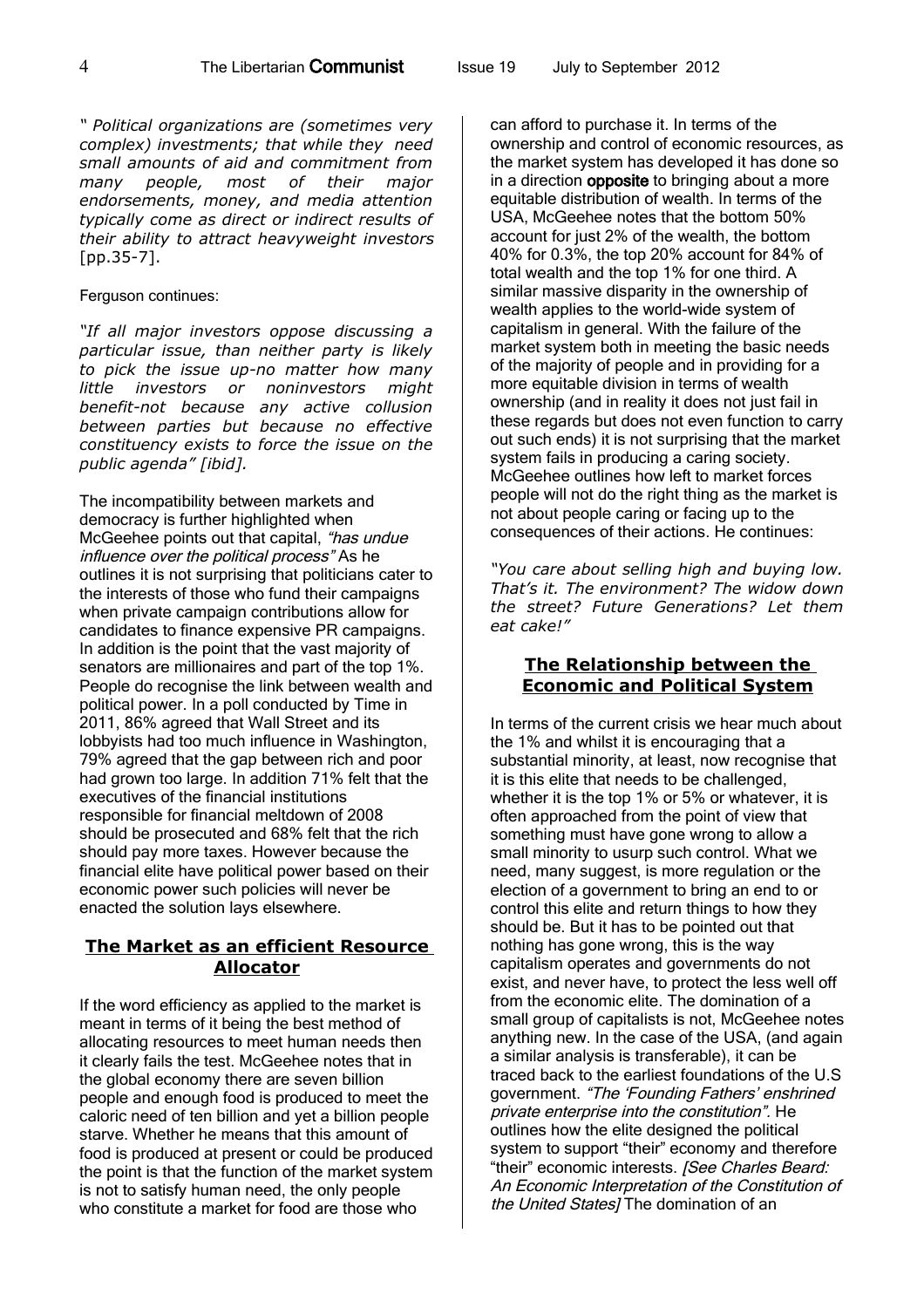economic elite with their own interests is, McGeehee argues, an inevitable result when you have an economy whose only aim is for the owners to make as much money as they can and a government whose function it is to defend and promote the interests of the propertied class.

One of the main people responsible for framing the U.S constitution was James Madison. Madison understood how the political system had to operate and that the job of government was to protect the powerful from the working poor. McGeehee quotes Madison as once saying:

*"If elections were open to all classes of people the property of the landed proprietors would be insecure."*

This fear of the rich being insecure led Madison to pronounce that:

*"Landholders ought to have a share in government, to support these invaluable interests, and to balance and check the other. They ought to be so constituted as to protect the minority of the opulent against the majority. The senate, therefore, ought to be this body…"*

### McGeehee suggests that:

*"There is no place for the 'majority' to 'have a share in government' or 'to balance and check the other'. For Madison the only one who 'ought to have a share' in making decisions were 'the minority of the opulent.' Madison prevailed and the 'senate' was created to be the political 'body' to see this through."*

# **Free Market or Capitalist Crisis?**

As indicated previously much of the debate around the present economic crisis is based on the criticism of the 'Free Market' and the neo liberal agenda. It's as if there is a model that could work such as more state intervention and so on. The first question that needs to be asked is: do we live in a free market economy? Indeed: is there such a thing as an economy where the market operates without any state intervention? The short answer is no. McGeehee quotes a South Korean economist, Ha-joon Chang, as saying that free market capitalism is a 'myth'. As McGeehee suggests the modern capitalist economy is largely built on state protectionism.

Indeed it is pretty clear that despite all the talk in the last thirty years or so about deregulation and the actual selling off of state enterprises the state has a heavy role in capital accumulation. There may be subtle differences in how various countries organise capitalism but such differences are within a narrow corridor. Basically call it what you want but capitalism is capitalism. The point of this, as McGeehee points out in criticising Edsall is:

*"It's not 'free market capitalism' that is 'facing fundamental challenges', as Edsall thinks, but the inherent inequality in any capitalist system".*

McGeehee points out that the inherent features of capitalism such as private enterprise; market allocation and the profit motive are alien to democracy and even human decency. We could not put his following argument any better.

*"It's not just a 'crony capitalist' or 'free market capitalist' system that are incompatible with democracy, but capitalism period. Even 'social democracies' are constantly in danger of losing the protections needed to provide basic social goods and services. And that's because capitalism provides the incentive to put greed above need, and will always look to cut corners, save costs, and maximise returns."*

# **Widening the Agenda**

Of course it is all well and good offering a critique of capitalism but it is not being suggested that writers as McGeehee can be lined up as supporters of the anti state, non market socialist/anarchist sector. There is however a positive side to such critiques as they are going beyond criticising supposed variants of capitalism such as the 'Free Market' and at least belong to a grouping that considers that capitalism is fundamentally flawed. Indeed McGeehee's article is in part a criticism of a blog by Thomas Edsall, New York Times, February 2012 which limits itself to a critique of the 'Free market'. McGeehee criticises Edsall for failing to propose an opening up of the debate and include people who are thinking outside of the box. By not proposing to provide space to economists and anti capitalists who are proposing a radical alternative: "Edsall is"; McGeehee arques; "providing a buffer for capitalism by limiting the critique to advocating 'social democracy'. The debate. McGeehee suggests needs to be widened and space should be given to anti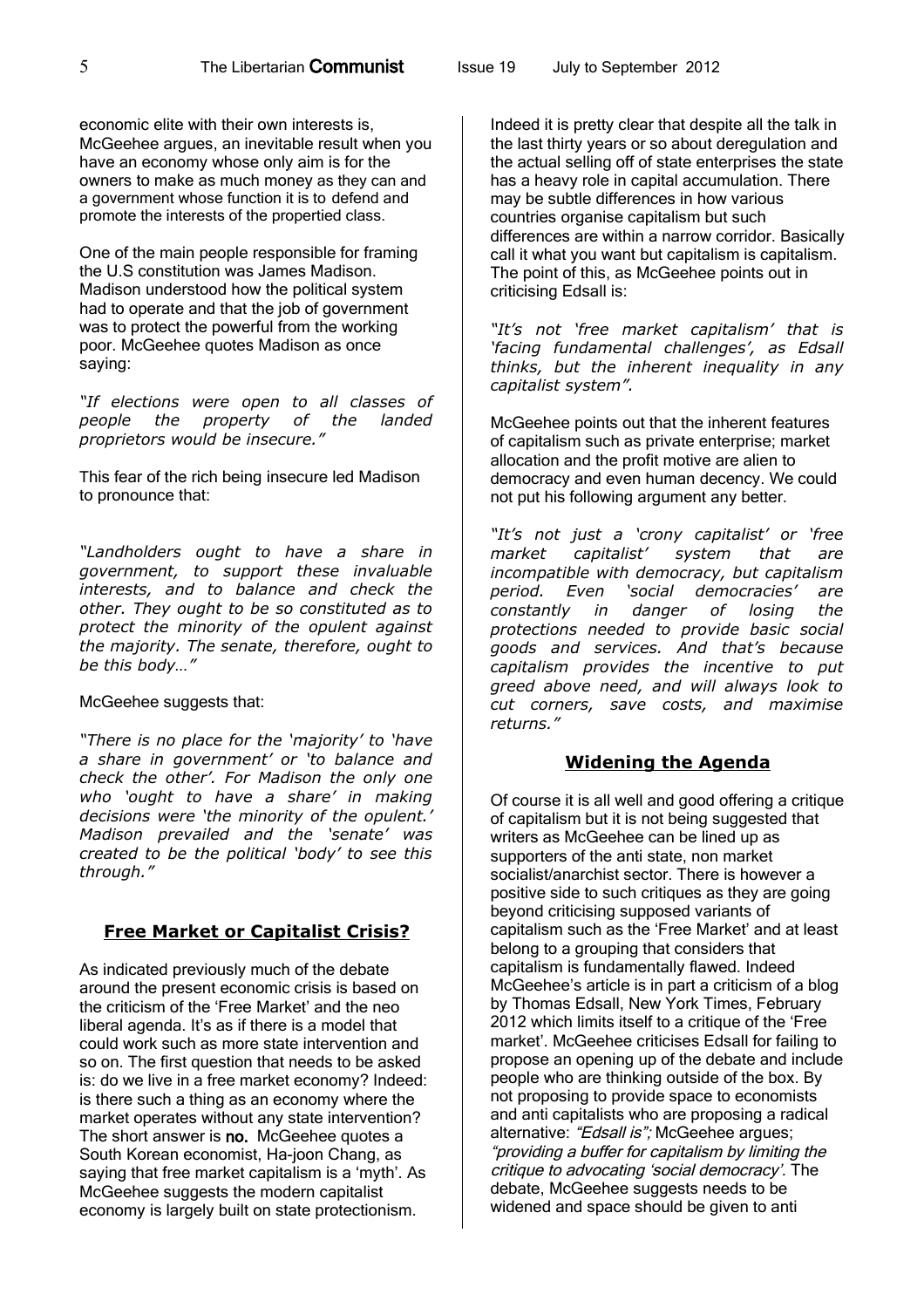capitalist like Robin Hahnel, Richard Wolff, Doug Henwood and David Harvey. We could of course add more and if the debate does begin to widen our sector needs to get involved and it needs to get involved as one voice advocating anti state, non market socialism/anarchism as an alternative. Our basic critique could be along the lines that it is not the case that the market system, "free" or otherwise, is failing in the way that some like Edsall argue but it is operating in the only way it can operate and this is why it is not a case of reforming it so it could work better, it needs to be abolished and the debate needs to move on to what might take its place. But, as suggested earlier, the positive thing is that such a debate is beginning to get on to the public agenda.

Since this article has largely been based on Michael McGeehee's article in the NY Times eXaminer "New York Times Critiques 'Free Market' Capitalism? It is right we let him have to final say. Near the end of his article McGeehee refers to Robert Jensen a professor of journalism at University of Texas (Austin) who said: "unsustainable systems can't be sustained", to this McGeehee adds:

*Though here I would add that capitalism isn't just unsustainable (including in ecological terms), it is also anti social and undemocratic".*

*\*\*\*\*\*\*\*\*\*\*\*\*\*\*\*\*\*\*\*\*\*\*\*\*\*\*\*\*\*\*\*\*\*\*\**

**The following article is from Krisis and is dated October 2009**

# *[The "return of the state" as](http://www.krisis.org/2009/the-return-of-the-state-as-crisis-administrator) [crisis administrator](http://www.krisis.org/2009/the-return-of-the-state-as-crisis-administrator)*

# *By Norbert Trenkle*

Parts of the left are attributing the current global economic crisis to political causes. Neoliberalism, so the argument goes, with its total deregulation of markets and particularly the radical increases in freedom accorded to the financial markets, has failed. Now, they claim, we are approaching an era of regulation and control by the state, and our task is to influence the forms it will take. The central demand is for the rolling-back of the influence of finance capital and a strengthening of the real economy, which in turn should itself be reformed both ecologically and socially. Whether or not this will succeed is treated primarily as a

question of the balance of social power and of political mobilisation.

However, this analysis overlooks the fundamental character of the global crisis. Even if it was precipitated by a financial market crash, its causes are to be found somewhere else entirely. The prodigious inflation in the financial markets over the last 30 years was not caused by wilful or incorrect political decisions, but is the expression of a structural crisis of the valorisation of capital, a crisis that began with the end of the post-war Fordist boom. Through the fundamental reorganisation of conditions of labour and production in the course of the third industrial revolution (automisation, flexibilisation and precarisation of labour, transnational chains of value-creation, etc.), there was a massive rationalisation of labour in the central capitalist sectors. This substantially undermined the foundation of the valorisation of capital, which consists in the continually increasing exploitation of labourpower. This in turn led to the diversion of more and more capital into the financial markets: capital could no longer find sufficient opportunities for valorisation in the 'real economy' and a gigantic bubble of unsecured 'fictitious capital' (Marx) was inflated. Without this diversion, which allowed the crisis of capital-accumulation to be postponed, the global economy would have collapsed long ago. The cost of this diversion, however, was the building-up of ever more potential for crisis. It is thus no wonder that the crash came: what rather needs explanation is that it could be so protracted.

This was only possible because at the state level and beyond, policy has been primarily directed towards sustaining the dynamics of the financial markets, and has thus reacted to the onset of every crisis (those in Mexico, Asia, Russia, that of the New Economy) in the same way: with the creation of additional credit, to induce the inflation of a new bubble. The pattern of these reactions is evidence that the structural cause of the crisis-process lies beyond the reach of politics, for it is a result of a fundamental contradiction in the historical internal dynamics of capitalism, itself a prerequisite of all conscious action. Capitalism creates immense forces of production and potential for riches which in and of themselves would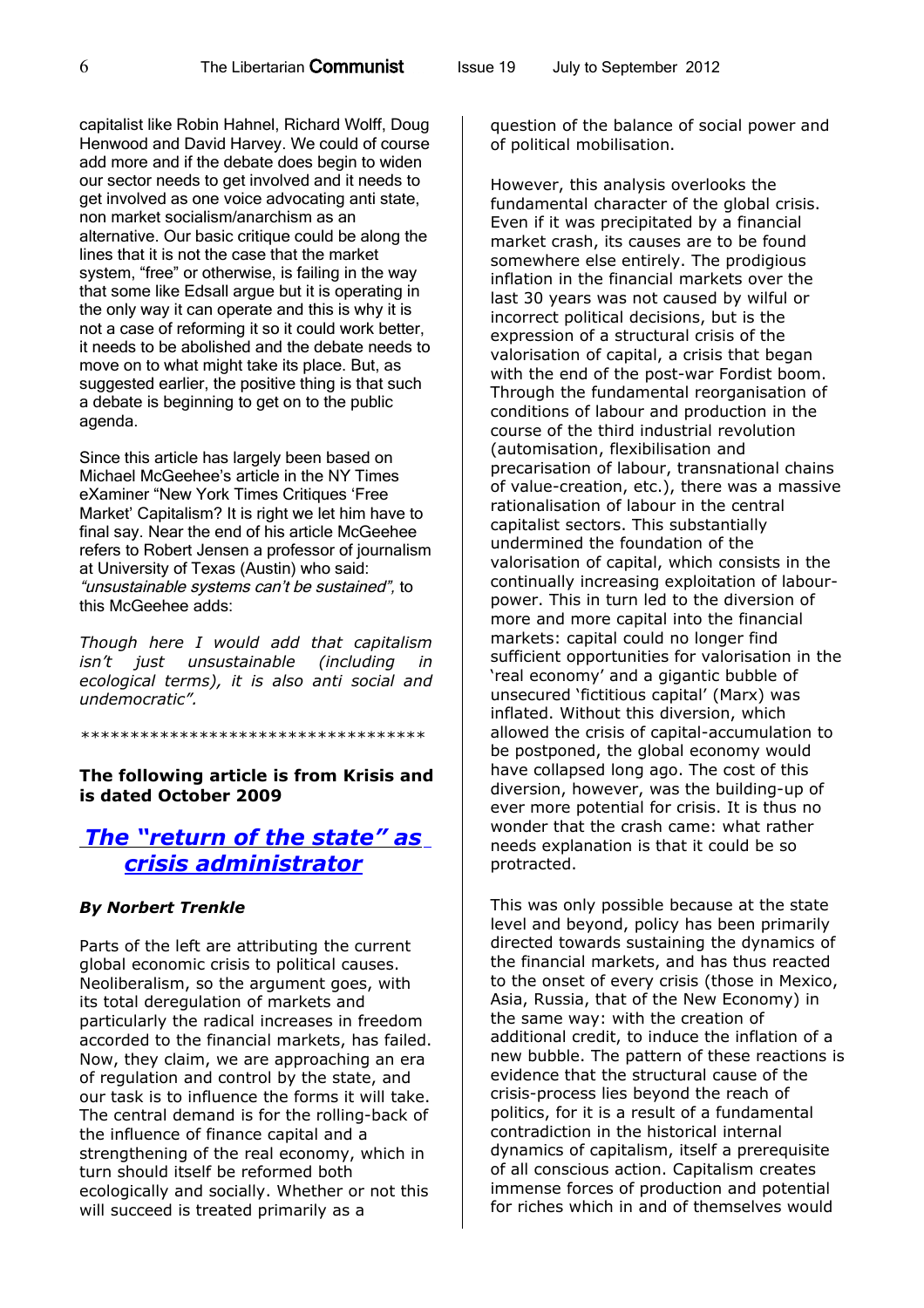enable a good life for everyone (really, for everyone). These riches are however not compatible with the narrow- minded aim of exploiting living labour, because they render more and more labour superfluous. They thus lapse into becoming the propellant of a fundamental process of crisis, which undermines not only the foundations of the valorisation of capital, but also the network of social reproduction that depends on it, along with the natural foundations of life. The inflation of the financial markets is not the cause of the crisis, but one of its symptoms. It shows that capitalist accumulation can only function precariously as an appendage to fictional capital.

In this context the actual content of the much-evoked 'return of the state' becomes clear. Despite all the lip-service paid to 'regulation' and the return to the real economy, supporting the financial markets and inflating a new bubble of speculation and credit will continue to remain at the centre of every policy of crisisadministration. Even left-wing social democrats, trade unionists and ATTACrepresentatives are bound to demand that the banks be saved. The only differences lie in the detail – that is to say, whether or not they should be nationalised, and who should bear the cost. This last question is however already resolved: the costs are so huge that they can only be covered by massive public borrowing. Everything else ('tax the rich', salary-cuts for managers, bankers' private liability etc.) is merely symbolic. There is fundamentally nothing to be said against taking money away from the rich, bankers and employers in order to distribute it to claimants (as if it would ever happen), but the function that these demands fulfil in political debate is regressive, because they serve only to brand scapegoats and to diffuse moral outrage, thus masking the true dimensions of the crisis.

Alone the massive public borrowing to save the financial system suggests  $-$  even if it succeeds in precariously delaying the process of crisis with a violent surge of money – that in the next years many aspects of social reproduction will be cut back because they are no longer deemed 'financially viable'. But the sums needed to repay the amassed debts will never be saved through restrictive policies of austerity. It is therefore not in any real sense the case that

the mass of waged, precarised and unemployed workers will have to pay them back. It is these workers, however, who will feel the effects of the 'bailouts' most acutely, because the debt will serve as a brutal restriction on every future politics, no matter for which party or tendency. For while there will be limits to future public borrowing, the burden of interest-payments will grow massively. The consequences are obvious: politics will in the first instance concentrate on the maintenance of 'functions relevant to the system', and these are, in addition to the financial markets, the remaining cores and 'clusters' of productive valorisation of capital, along with the infrastructure and personnel that they require. General infrastructure, social welfare, public healthcare will be dismantled further, wages and pensions decreased (through cuts and as a result of inflation), and the number of precarised and 'superfluous' people will continue to grow. Administration of the crisis, for them, means soup kitchens, authoritarian discipline and exclusion. Even political parties that come to power with promises of 'social and environmental reforms' will follow this logic of the political crisis-administration.

The current debate about reforms is a farce, because it suggests a perspective for which the material foundations are no longer present. During the boom-periods of capitalism, and particularly in the times of the Fordist post-war boom, a relative improvement in living- and living-conditions – was possible within the framework of capitalism, because the growth-dynamics of the movement of valorisation brought about pressure to integrate increasing numbers of people into the system of commodityproduction and labour- exploitation. Since more and more have been rendered 'superfluous' from the point-of-view of capital, the function of 'politics of reform' is being reduced to the organisation and facilitation of the increasing social and regional fragmentation of society. This tendency will become more prominent in the further development of the crisis. A new perspective towards social emancipation can only be formulated in the consistent opposition to the dismantling politics of crisis-administration: through the consistent attempt to make the standpoints of material riches and of the satisfaction of sensual needs apply to everybody. This is as true for struggles over wages and labour as it is for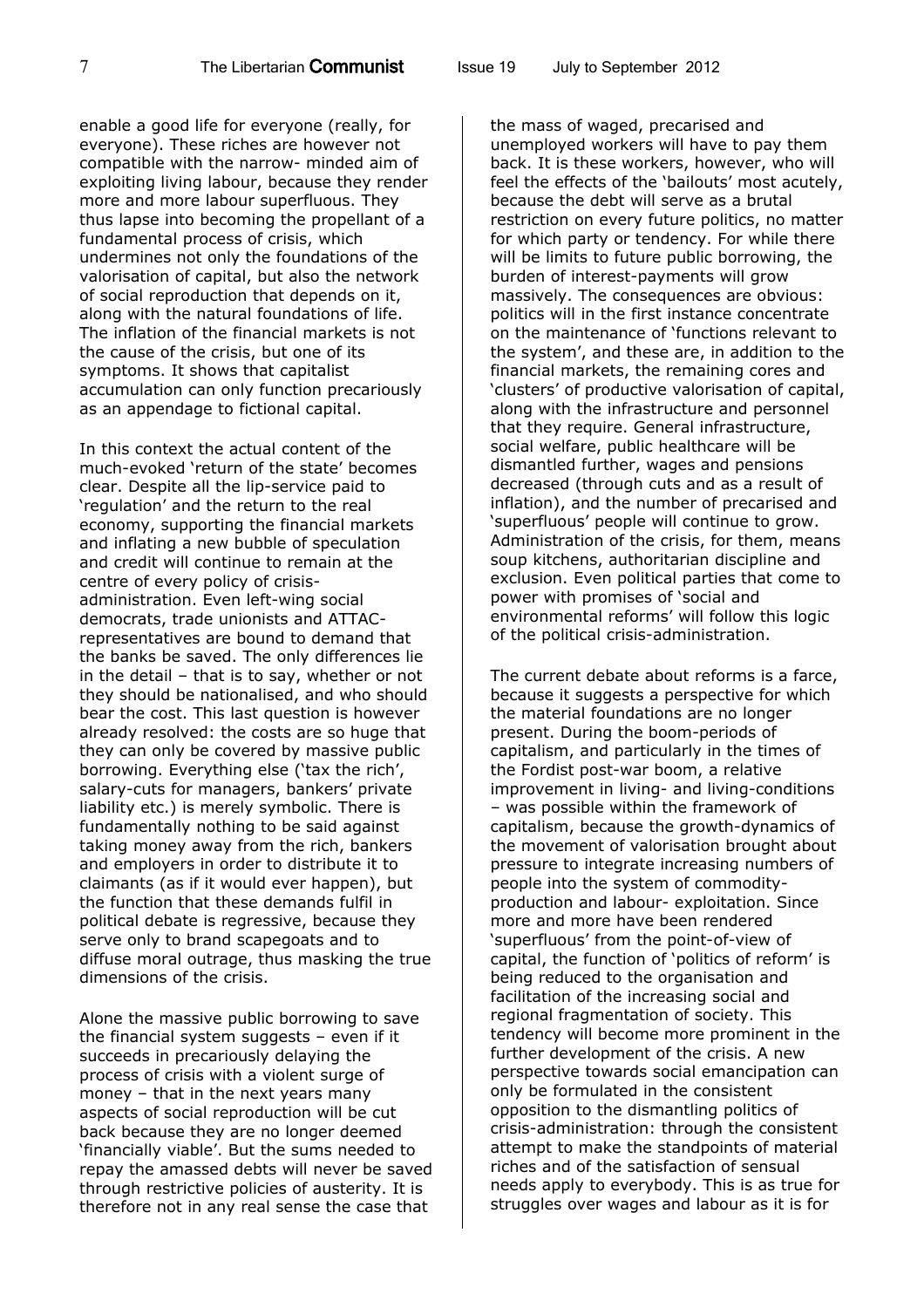those which aim at the direct, collective appropriation of social resources (means of production, housing, cultural and social spaces etc.). As long as riches can only be thought in the value- and commodity-form and access to material riches appears possible only via the detour of money, the restrictions and insanities of this form will in the end continue to be presupposed and accepted. It is in this way that large-scale shut-downs of production-facilities in which useful and sensible things (such as good food) are made appears 'unavoidable', while at the same time there are bitter struggles to continue and expand the production of cars, although their climate- destroying effects have been widely-known for a long time. This blocks the only way out of the destructive course of commodity-society, a process that starts in our heads, and proceeds, as if as a matter of course, in our actions. Our task is to break through this blockade.

Translated by Josh Robinson (Principia [Dialectica\)](http://www.principiadialectica.co.uk/)

### \*\*\*\*\*\*\*\*\*\*\*\*\*\*\*\*\*\*\*\*\*\*\*\*\*\*\*\*\*\*\*\*\*\*\*\*\*\*\*\*\*\*\*\*\*\*\*\*

# Is there a link between reformist and revolutionary activity?

Dear Lib Com

Thanks for the Lib Com (Issue 18).

From the cover you seem to be stressing the Communist over the Libertarian. From my point of view, fair enough in that "Libertarian Communist", ought to mean Communist in the real sense of the word, not the Bolshevik, prior to 1917 the word would have implied what we mean. But unfortunately in a post Stalinist world it could be alleged by our enemies that putting the Libertarian in smaller case print, means that it means less.

I suspect you've misunderstood Martin Bashforth in as many places as you think he misunderstood you. I've no doubt he'd be as keen as you to see greater dialogue between anarchists and 'impossibilist Marxists', in the years I known him he has been both.

Stefan's article was excellent: I hope it breeds further discourse. I think however there is a need to re-examine what we are saying when we dismiss reformism when we are referring to activity, not to parliamentary politics. Obviously singe-issue campaigns may be reformist, (though in some cases transitional), it would be plainly impossible to get any class-state to abandon its major weapon of coercion without abolishing the state and the class interests that gave rise to it – so unilateral nuclear disarmament was never just reformism.

But there's also the question of challenging the dominant culture – philosophy. Putting an oversimplified case, if the dominant philosophy as carried by all the most popular information media, says that militant trade unions are *"the enemy within"*, *"treasonable conspiracies"* and so forth, though there will be a bloody minded minority that joins and belongs to them; there will be a lot of potential members who will only join if they can either be convinced on the basis of a partial class analysis or on something of a civil liberties – cum – internationalist one. Therefore the dissemination and of Trot and/or left liberal or reformist anarchism and fighting for the reforms they want, can be an essential way of preparing for more revolutionary organization. It is not just the media of course, but the education system, psychology, …, which is why *"permanent* protests" anarchists used to concentrate so much on those issues appearing – even to themselves – to take issues out of the context of the class state.

If you think about it similar points apply in the growth of pacifism or indeed impossibilism. Also even where the worker joins the union in the heat of struggle, for his/her membership to continue as a revolutionary commitment, rather than just as a customary ticket holding, s/he needs to be involved in just such ideological challenges to the prevailing orthodoxies. So each advance has to be won at least twice, a change in the mind, and a commitment to actual activity, (under different circumstances they come in a different order.) Both parts in isolation look reformist.

### **Laurens Otter**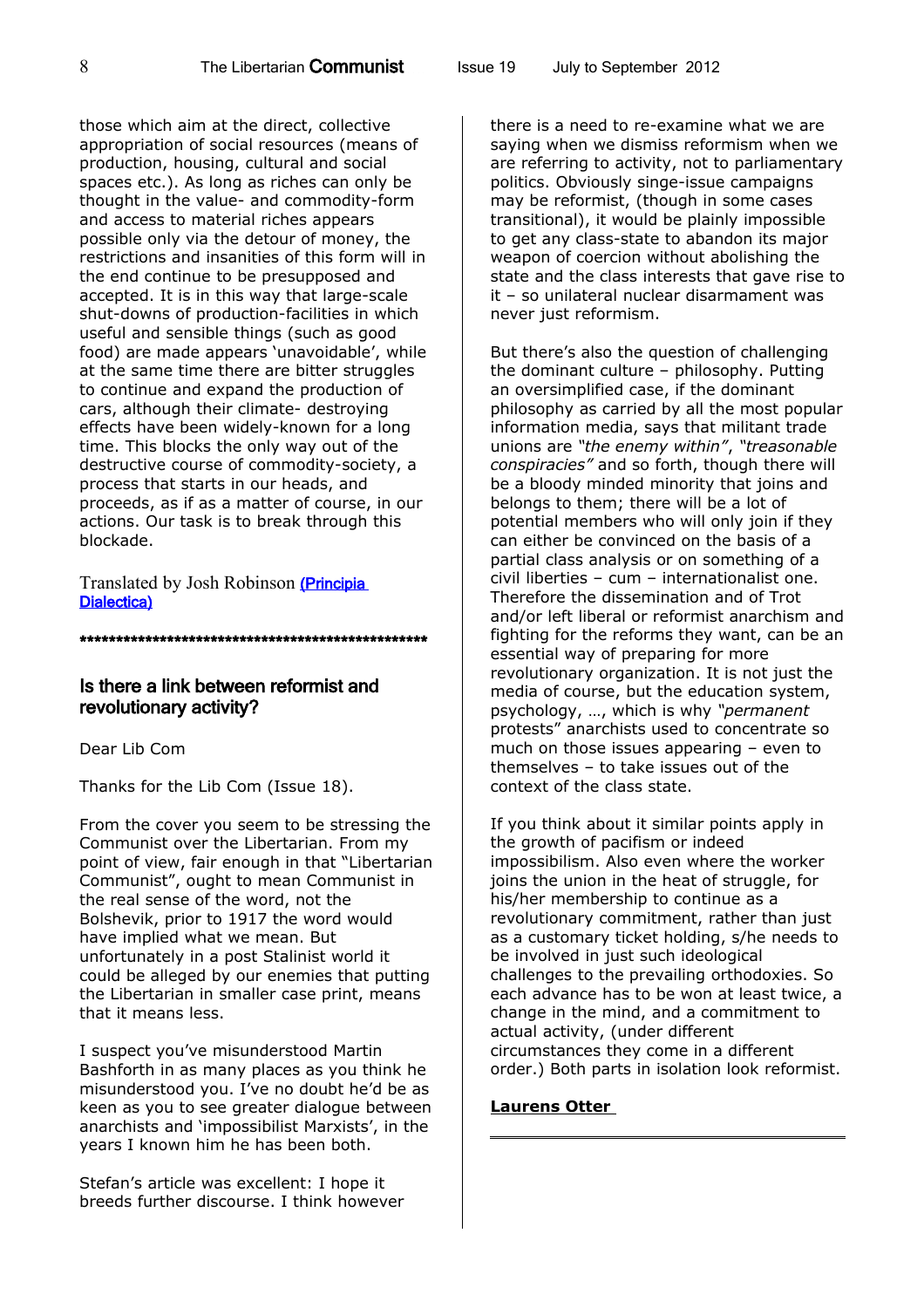# **A Reply to Laurens**

Thanks for your letter Laurens you raise some interesting points.

On the point of changing the font on the cover and emphasising the word **Communist** over Libertarian, the reasoning behind this was the point you make mainly that what we mean by that word has nothing to do with the regime in Russia following 1917 or other similar states. We would regard them as state capitalist although it is quite true that not all LC supporters would see this as an accurate description but the point we all agree on is that they were not communist/socialist. On the point that our enemies may accuse us of diminishing the libertarian aspects of the type of society we are aiming at well firstly we made a concession not so much to our enemies but more to friends and the mass of people we wish to convince because there was a case for changing the title to "**The Communist"** but we felt this might be misunderstood. But the main point is that the word "Libertarian" has almost as many problems as Communist. To many it has right wing connotations and so at the end of the day it is not so much what we call ourselves but how we explain what we stand for. It was therefore felt that it would be best to maintain the present title but emphasise the Communist aspect because we stand for communal or social ownership but keeping libertarian in should, we hope, indicate to those still wading through this minefield that we represent something different to Leninism or Stalinism.

On the issue of misunderstandings with Martin Bashforth you could be correct but if so we hope that those misunderstanding have been cleared up. The current issue has another article on the subject of an ASNM Umbrella Grouping so hopefully it is not a dead issue just yet.

The point of having a different attitude to groups who seek a reformist agenda by methods of direct action to those who seek it via parliamentary methods; well we can see where you are coming from. There is the argument that the direct action method involves a degree of resistance to capitalism which is not inherent within the parliamentary method as it is based on self organisation and activity rather than asking

leaders to do something for you. However we would suggest that the problem lay with the nature of reformism itself. Direct action reformism may be based on activity but reformism is a belief that capitalism can be ended by a continuing series of reforms and whether one seeks to achieve this via parliament or direct action this seems to be a non starter. People have been seeking to reform capitalism by various methods more or less since its inception and look where we are now. Secondly capitalism by its very nature creates a need for reforms far faster than any reform can be achieved so we would always be taking one step forward and three back. There is also the point that such reform movements would be engaged in an endless struggle for reforms that would leave them exhausted and finally the reform movement would consume so much of our energies that we would have no time to organise for building movements that sought to deal with the cause rather than mere effects.

You are right when you *say "it would be plainly impossible to get any class-state to abandon its major weapon of coercion without abolishing the state and the class interests that gave rise to it".* But how many of those involved in the Nuclear disarmament campaign understood this and was it really a movement with the object of abolishing the conditions that gave rise to nuclear and other weapons ? The same applies to reformist movements challenging the status quo. For reformist movements to reach a position where they desired to challenge the status quo and get rid of the state they would have to change themselves from a purely reformist movement, one dealing with the effects of capitalism into one dealing with the cause of those effects, a revolutionary movement.

However the argument here is not that reformist movements do no any good at all, it is of course far better that there are groups, individuals and movements that are objecting to the problems created by capitalism than everyone just accepting that such effects are inevitable and that nothing can be done. The question that needs to be addressed is how we can turn movements for reform into educated movements that seek not just to end capitalism but also who begin to discuss what could replace it. This is the very old dilemma how do we involve ourselves in the class struggle in a way that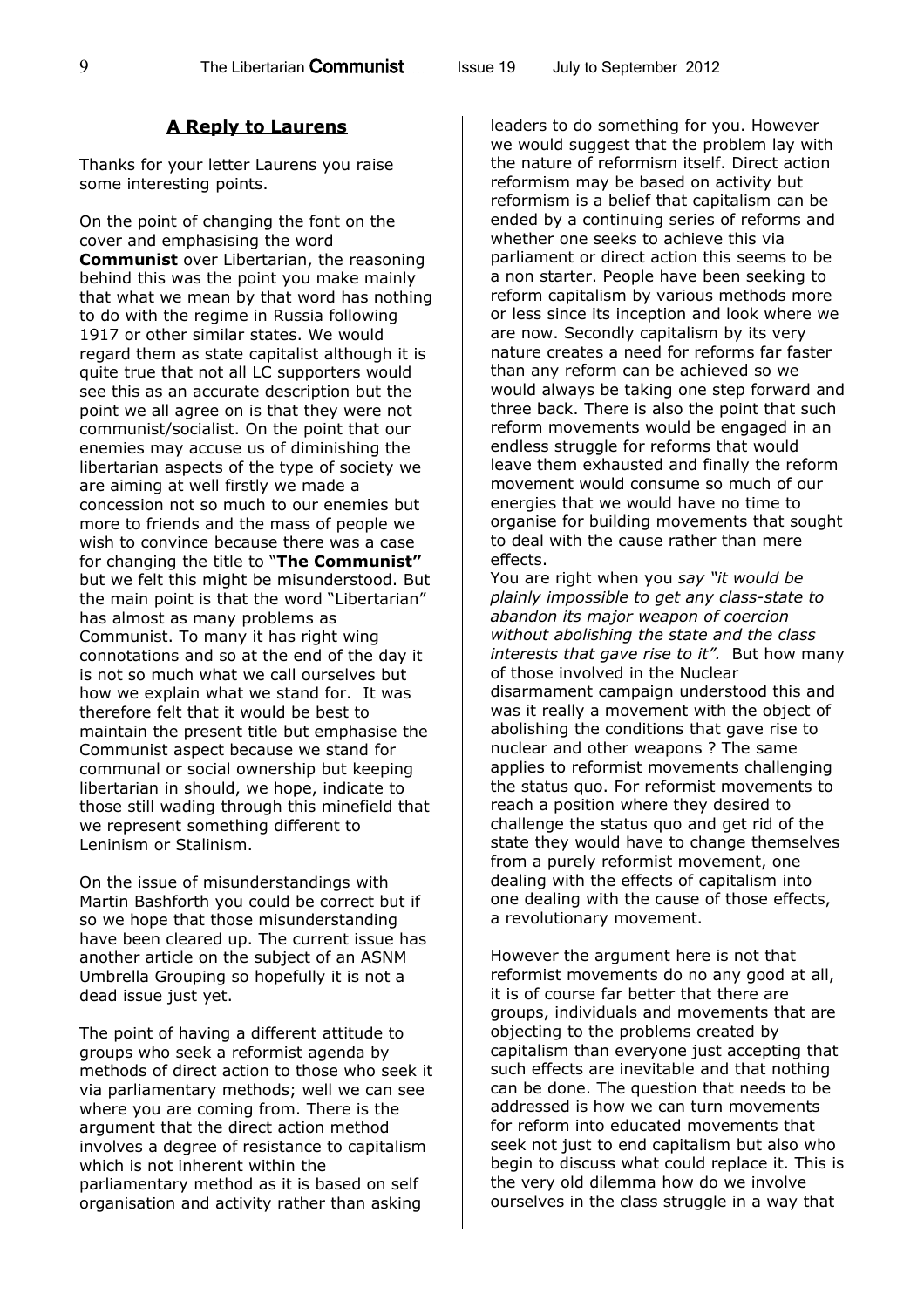seeks not just to win some reform that will probably be taken back in the next decade but that seeks to end the class struggle by removing a society based on classes.

As we have already indicated direct action reformism has the advantage over parliamentary reform movements in as much as it advocates self organisation rather than leadership based organisation. However it does not seem likely that any type of reformist movement holds the key to a way forward. Let's take, for example, the current Anti Cuts Movement. Parts of that movement might have some innovative aspects to it such as different forms of action and ways of organising but if it is just tied to opposing the cuts and the austerity agenda advocated by the present government it is severely limited. It cannot seek to get an alternative government elected as that would merely, once in power, carry on with the same agenda even if modified so slightly to make no difference. To prevent the cuts or get the rich to pay for them is clearly not going to happen. What could be a way forward is the coming together of social movements whose agenda can only be achieved by opposing capitalism whether they realise it or not and maybe this is what you are suggesting rather than traditional reformist movements. The problem with the latter is they generally have one specific goal to remove a particular problem. By social movements we would be thinking of the ecology movement, student movements which go further than opposing cuts but which begin to critique the whole education system, an anti war movement that was opposed to all wars rather than specific ones and which sought to get to grips with the route causes of war and of course segments of the anti cuts movement which understand that it is the system as a whole that must be taken on. On NHS reforms what we need is not just opposition to the reforms but a discussion of how a health system could operate in a society not governed by the profit motive. But such social movements would need to come together and realise that whilst they may be concentrating on separate issues, they are all confronting the same root cause. For this reason there may be some mileage in the Occupy movement it obviously has it limitations at present but there is still a possibility that it could bring various social movements together and whilst there is no doubt that it is dominated, at present, by a

reformist agenda it is open enough for a more radical perspective to be put forward. **(1)**

Perhaps relevant in this discussion are suggestions made by David Harvey In his book *[The Enigma of Capital]. Harvey rightly* suggests that capitalism will not collapse of its own accord nor will the capitalist class relinquish its power, it will have to be taken from them [*page.269*]. Harvey suggests that the starting point for a movement necessary to challenge capitalism is one that could provide a mental revolution to pave the way to getting a more radical perspective on to the agenda to combat the problems inherent in a system that can only survive and prosper by endless economic growth. Such a movement, Harvey suggests could be provided by a youthful student movement [*page.239*]. Arising from this perspective is the point that a way forward is more likely to be provided by radical social movements that are forced to challenge the logic of capitalism rather than more traditional reformist movements that merely seek the solution to a specific problem within the confines of the current social system. I think it is here where your point about challenging the dominant culture – philosophy is relevant.

Traditional reformist movements are different to the social movements that have developed in recent years and the latter are more likely to be forced to oppose capitalism and offer increased hope for the development of a meaningful alternative. But something will have to bring these social movements together not in one organisation but in some grouping where commonalities can be discussed. This might provide a role for the Occupy movement and it may also provide a platform for ASNM ideas. This needs an ongoing discussion and it is positive that the issue has once again been raised and we look forward to further contributions.

(1**) See the last issue and the couple of articles on the occupy movement; "Occupy: Some Personal Comments, Dave Flynn and Leaflet for the Occupy (Boston USA) Movement** 

\*\*\*\*\*\*\*\*\*\*\*\*\*\*\*\*\*\*\*\*\*\*\*\*\*\*\*\*\*\*\*\*\*\*\*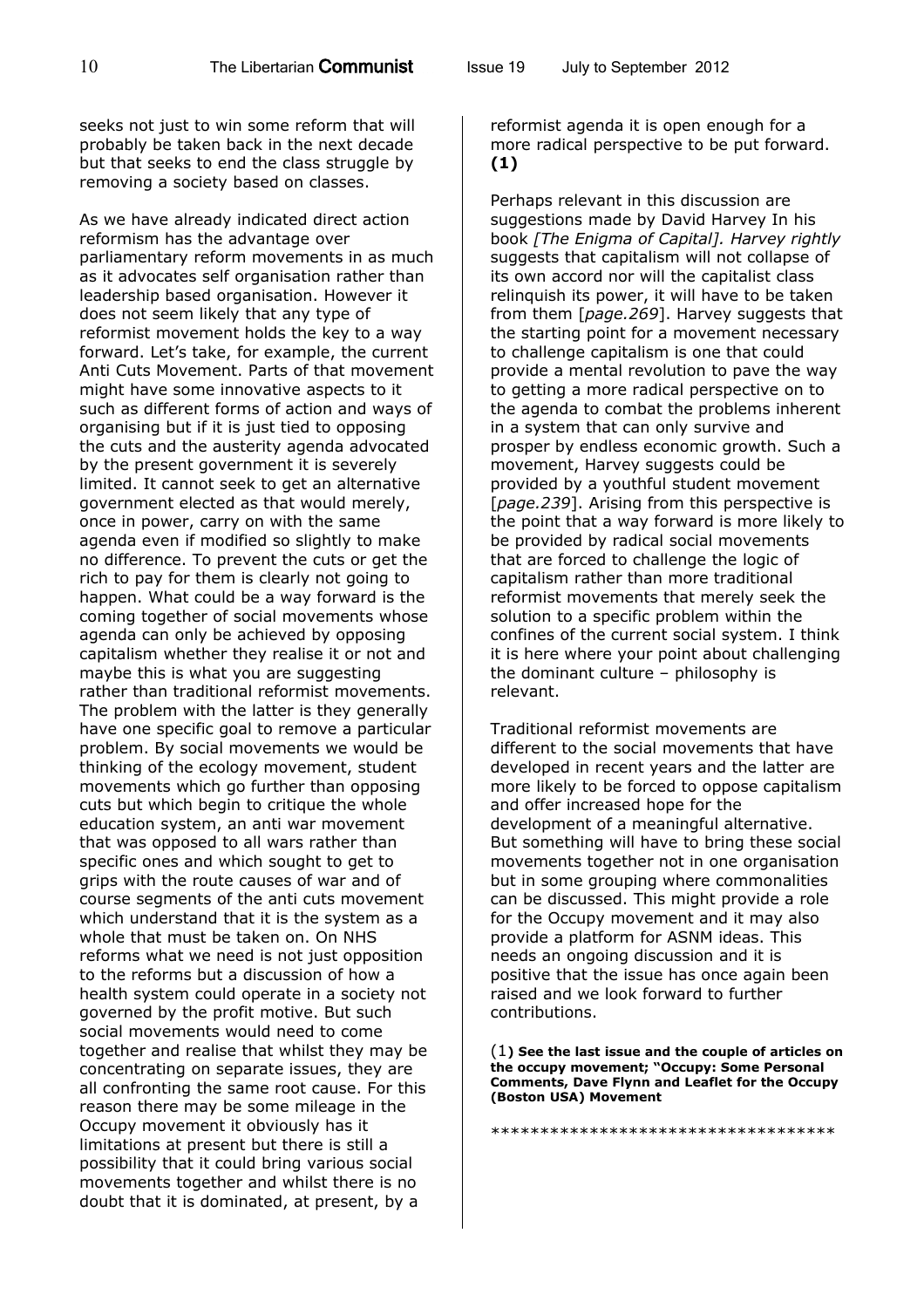# **T he Libertarian Communist on libcom.org**

*The following brief mention of this publication appeared on libcom.org a while ago. Thanks to spikeymike for the mention.*

 Some people might find this spgbish inspired anarchist-socialist hybrid publication, still apparently going under the title of 'Libertarian Communist', of interest, in so far as it attempts to encompass the views of both 'pro and anti' camps on the issue of standing in state elections. It lists as recommended this libcom site as well as a number of the well known UK anarchist organisations but not any left communist type groups/publications:

 [http://www.scribd.com/doc/88139055/Th](http://www.scribd.com/doc/88139055/The)  [e](http://www.scribd.com/doc/88139055/The) [Libertarian-Communist-No-18-April-](http://www.scribd.com/doc/88139055/The-Libertarian-Communist-No-18-April-June-2012)

[June-2012.](http://www.scribd.com/doc/88139055/The-Libertarian-Communist-No-18-April-June-2012) Seems to have links with the USA based Libertarian Socialist Network as well. Has some occasionally interesting articles but still fails to break free of the SPGB mindset as far as I can see.

# **[Spikymike](http://libcom.org/user/3069)**

# **Comments**

One again thanks for the mention. On the question of not listing any left communist type groups/publications if they fall within the remit of the anti state non market sector we would be pleased to include them in the directory, so if interested please get in touch.

We do not have any direct links to the Libertarian Socialist Network which has now changed its name to the **International Libertarian Socialist**

**Alliance** but we do support them as being close to the ASNM sector.

We are pleased that the author of the piece has found the occasional interesting article. On the fact that the LC has failed

to break free of the SPGB mindset we would just like to say that the point is not to break free of any particular mindset within our sector or indeed to be restricted to any one mindset. The aim of this publication is to bring about an understanding between groups and strands within the sector on the basis that all have something to contribute and we should strive to concentrate on issues we have in common and to discuss differences in a constructive manner. The aim of this dialogue should be to update and clarify our own positions and be willing to change them if the evidence is that a position we hold is clearly in error. \*\*\*\*\*\*\*\*\*\*\*\*\*\*\*\*\*\*\*\*\*\*\*\*\*\*\*\*\*\*\*\*\*\*\*

# **SPGB election results in local elections May 2012.**

We are including the following because what ever you opinion about contesting elections we feel if there is good news to report about getting the anti state, non market message across then it should be highlighted. These election results were back in May and although they do not indicate a revolution in the coming period they are encouraging. The problem for the SPGB will be in following up these results. How do you find out who voted for you? And how do you get them actively involved beyond just putting a cross on a bit of paper? More activity in the areas contested one would presume. So well done and lets hope for something positive in the longer term.

The SPGB got 2938 or 1.9% in the Lambeth & Southwark ward, more than we got last time around (1588) and more than the Left List did too on that occasion (1956). In this election the TUSC (supported by both Militant and the SWP) on the list vote in Lambeth & Southwark got only 1891 or 1.2%

At Merton & Wandsworth the SPGB received 1343 votes, 0.9%, this compares with 1714 or 1.0% for the Left List (as the SWP called themselves for the election) at the last GLA election there 4 years ago.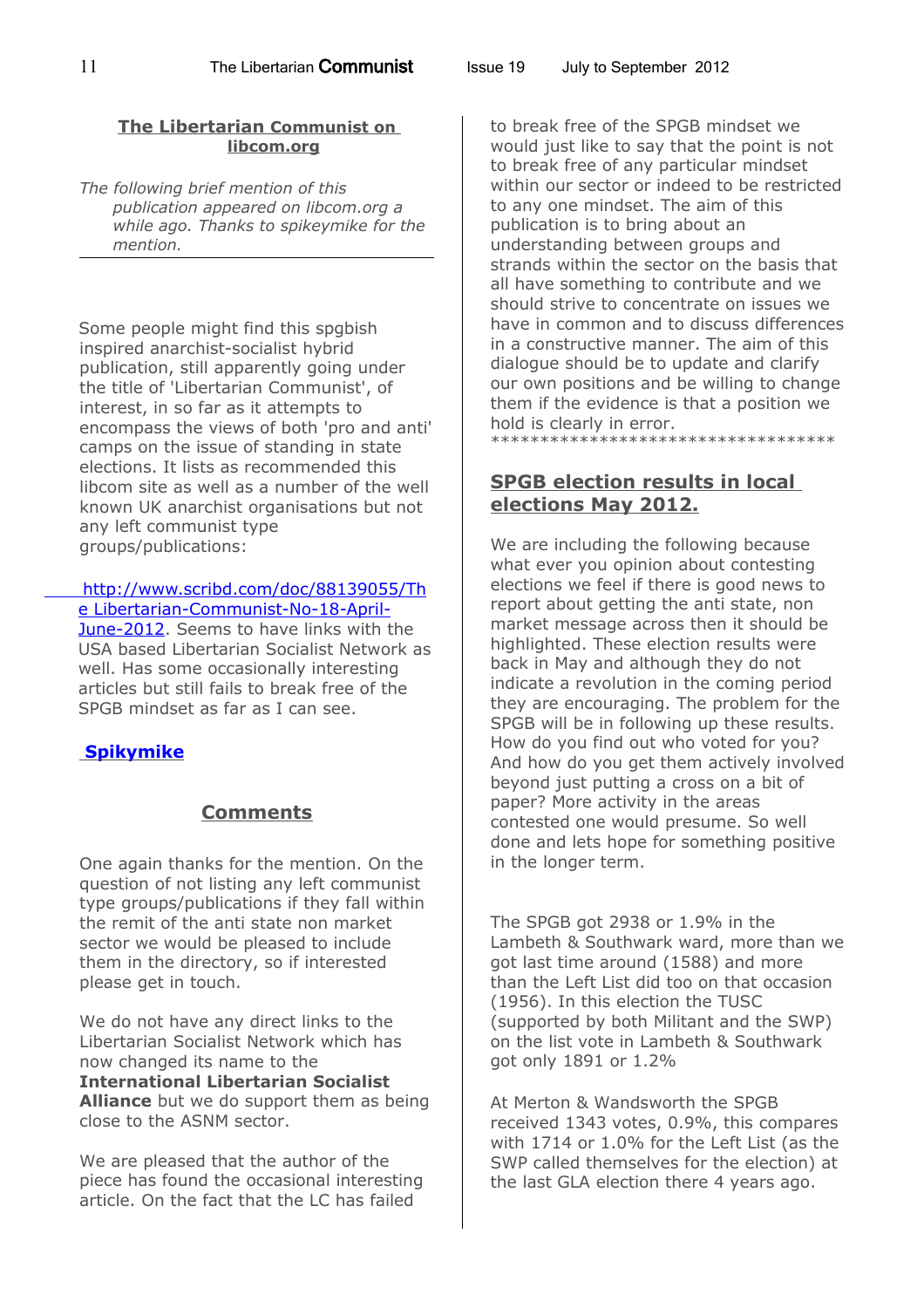And this time around TUSC list vote was just 904 or 0.6%.

Offering an attractive menu of reforms ("jobs with a living wage for all", "no cuts", "cheap, efficient and safe public transport", "affordable homes for all", "free education") doesn't necessarily get you more votes than standing just for socialism. Being the only party listed as socialist on the ballot paper obviously helps but the question remains why was it still higher than what the TUSC got on the list vote. Some who voted for the SPGB deliberately didn't vote for TUSC. Was it because they didn't believe in their reformist approach or the feasibility of their reforms within capitalism? Or technical...too many names on the list sheet?

Also the SPGB got more votes in the 4 London boroughs than the BNP 4281 as against their 4086. **This was posted on libcom.org by A J Johnstone**

# **Notes on the Pensions Struggle**

# **By David Dane**

I teach science at a Further Education College in London – The College of Haringey and Enfield and North East London, (I am a member of the University and College Union (UCU) and the Industrial Workers of the World (IWW). In the following article on the Pensions issue the opinions expressed are my own.

From April 2012 increased contributions were taken from the pay packets of FE lecturers, teachers and public service workers, along with a rise in the pension age to 67 for many workers. In effect this amounts to an increase in taxation and a cut in pay. It can be seen as part of a general attack on working conditions and a move to redistribute wealth in the direction of the ruling class. I think it is important for libertarian socialists/anarchists to be involved in the pension struggle partly because it is a defence of rights and conditions governments were forced to grant after hard struggle and also because our anti market, anti state sector can help spread a

different method of struggle rather than the usual state socialist/ liberal responses.

There have been a series of strikes. Last year there were strikes on the  $30<sup>th</sup>$  June and November 30<sup>th</sup>. After this there seemed to be a "cooling off ", of the unions' interest (or at least the union leadership). After the large November  $30<sup>th</sup>$  strike which saw millions stop work and was probably the largest strike in a generation, it was followed by a further strike this year on the 28<sup>th</sup> March. It was only in London and involved the National Union of Teachers (NUT) and UCU. The general secretary of UCU has been lukewarm in supporting the pension issues and it has been regions and branches that put most of the effort into the strike.

On May 10<sup>th</sup> there was a national day of action involving more unions including PCS, UCU, UNITE, NIPSA and RMT members. There was also an unofficial strike by police prison officers and probation officers. There was a march from Westminster Bridge to a rally at Westminster Hall, which I went on. The event was not that large and was overshadowed by the much bigger and separate off duty police demo – which seemed to claim most of the media attention. Inside Westminster Hall we listened to various union leaders, such as Bob Crow, expressing support. It was noticeable that Sally Hunt, the general secretary of UCU was not there. The general idea endorsed by these union bureaucrats was that there should be further one day strikes, one every month.

I think for the pension struggle to succeed one day strikes are not enough and fall into the trap of passively expecting the union leadership to do it all. All too obviously they are quite capable of dropping it. It is worth remembering that UNISON, the largest public service union, is not involved in the pension struggle at the moment, and has signed up to the government's Heads of Agreement. I think the struggle has to be taken up at a more local level and inside local workplaces. No doubt in this situation some people would be trade union members but they do not have to be. Prefigurative organisations such as

workplace and community groups could be created. These organisations could be based on direct democracy and federate with other groups. There are already groupings of this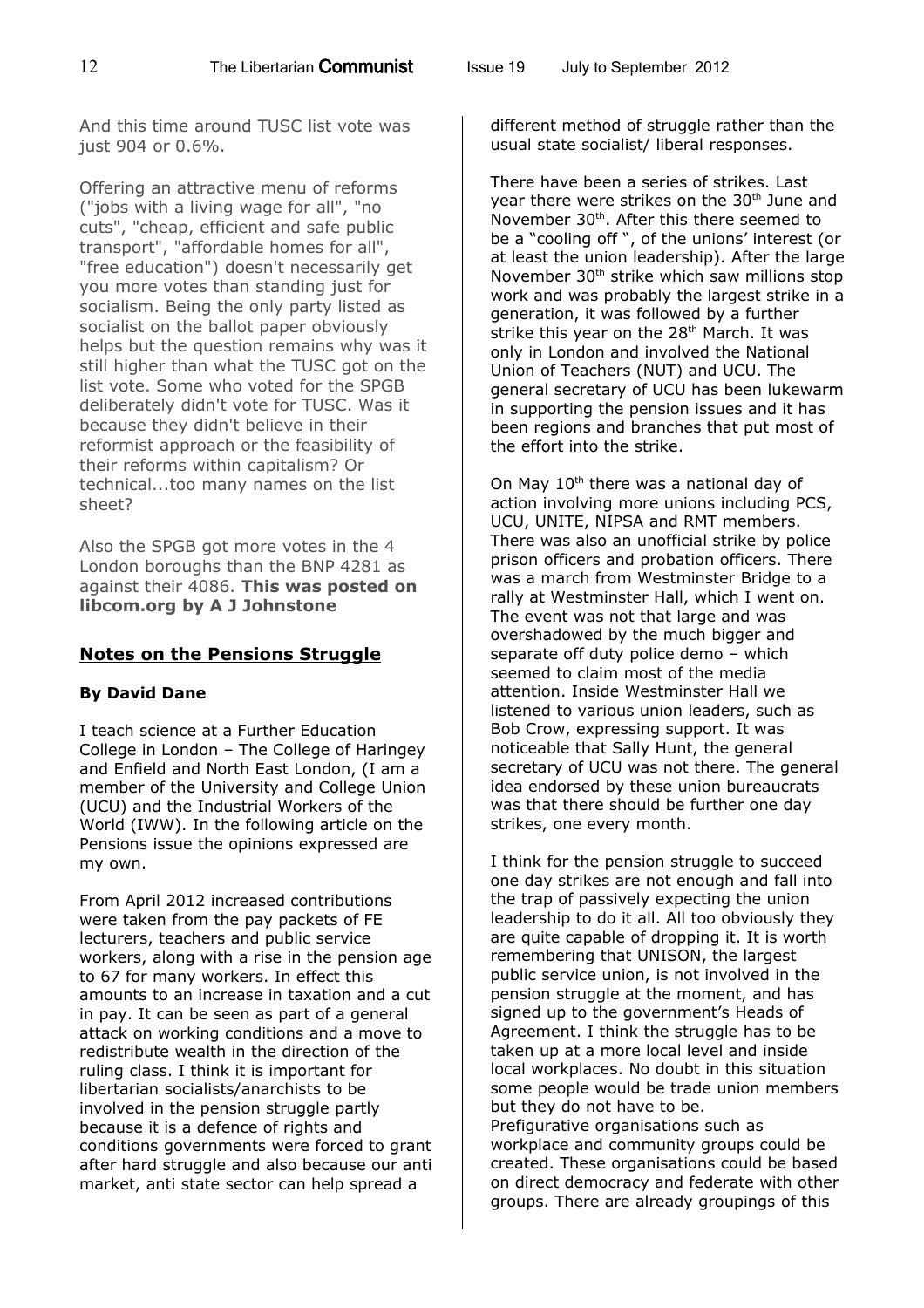# **David Dane (May 18th 2012)**

# **An Open Letter on Unity**

# **Joe Hopkins**

When I was a boy of 15 I had one of many conversations with a friend of mine two years my senior about China and Mao Tse Tung, the USSR and Trotsky, Lenin, Stalin and Kropotkin. The subject though was not these particular men but the form of government that had developed around them and the social conditions the average person, the worker class, lived in. We, my older friend Randy Belchek and I touched upon state formation and rulers and how they had so much power and wealth and did so little. I am sure discussions such as these were common among reasonably bright young people of modest but comfortable material means. Randy said that **"If everyone worked for free everything would be free"** . . . There would be no place for rulers and no reason for states to exist.

I wanted to genuflect to this young sage for his penetrating insight and wondered if this bright shiny new idea he'd just thought up was because of the hashish we were smoking – it was the late 1960s! That's about the moment Randy mentioned Karl Marx. Maybe Randy was more than reasonably bright. He had a lot of background and historical knowledge on Communism and thinking back on him and all that we talked about I realise he intellectualised about a lot of things kind of like thought experiments – ghosts with no substance. Randy chalked it all off as a pipe dream – as we lit another pipe full.

I am obviously much stupider than Randy. I've been a Communist, (or Socialist, if you prefer), since that day. I educated myself at a community college in Kentucky and then did a brief stint at Indiana University (USA); Psychology, Economics, Public Speaking and Sociology comprised the bulk of my studies.

Like Kid Rock sings, *"It's all good and it's all in fun* – *just get into the pit and try to love someone".* Sometimes action calls for action; the concerted efforts of dedicated people toward the universal. Collectively we've got to get into the pit. I left school for the real world.

Reading Lib Com #18, P. 3 – An ASNM [sic] Umbrella Grouping . . . I found a letter from Martin Bashforth of York; Martin writes, in part:

*"It is suggested that [ ] [the umbrella group] 'could play a role in developing the [ASNM] sector as a whole', 'promoting ideas', 'playing an educational role' and possibly' co-ordinating', though what it would co-ordinate is not specified."*

It is pretty clear to someone stupider than Randy that it's the Anti State, Non Market Sector that needs co-ordinating. At college I also studied what we here in the USA call English (with no insult to you in England on my part intended) and by definition coordination *means: "Harmonious adjustment or functioning";* Co-ordinate means: *"Equal in rank and order; of the same rank and order – not subordinate: to bring into common action."* THAT is what the collective "We" needs.

With the first sentence of his next paragraph Martin writes:

*"Perhaps it is assumed that existing groups would wish to collaborate together under this umbrella in a more formal way than is already done."*

### My dictionary [**All definitions from Webster's New Collegiate Dictionary,**

**1953]** defines Formal as: *"Established form or custom; conventional. Due form; regular. Having the form or appearance without the substance; external".* (I wish Martin would have writ: *"Perhaps it is supposed . ." supra)* This, it seems to me, is what we've got, and need to rid ourselves of - *Formality*. Martin writes;

*"The discussion would go round in circles because of different strategic concepts"*  That's what we need to get over. How do we allow ourselves to get bogged down by such things as *strategic concepts? Concepts* my dictionary defines as: *"A thought; an*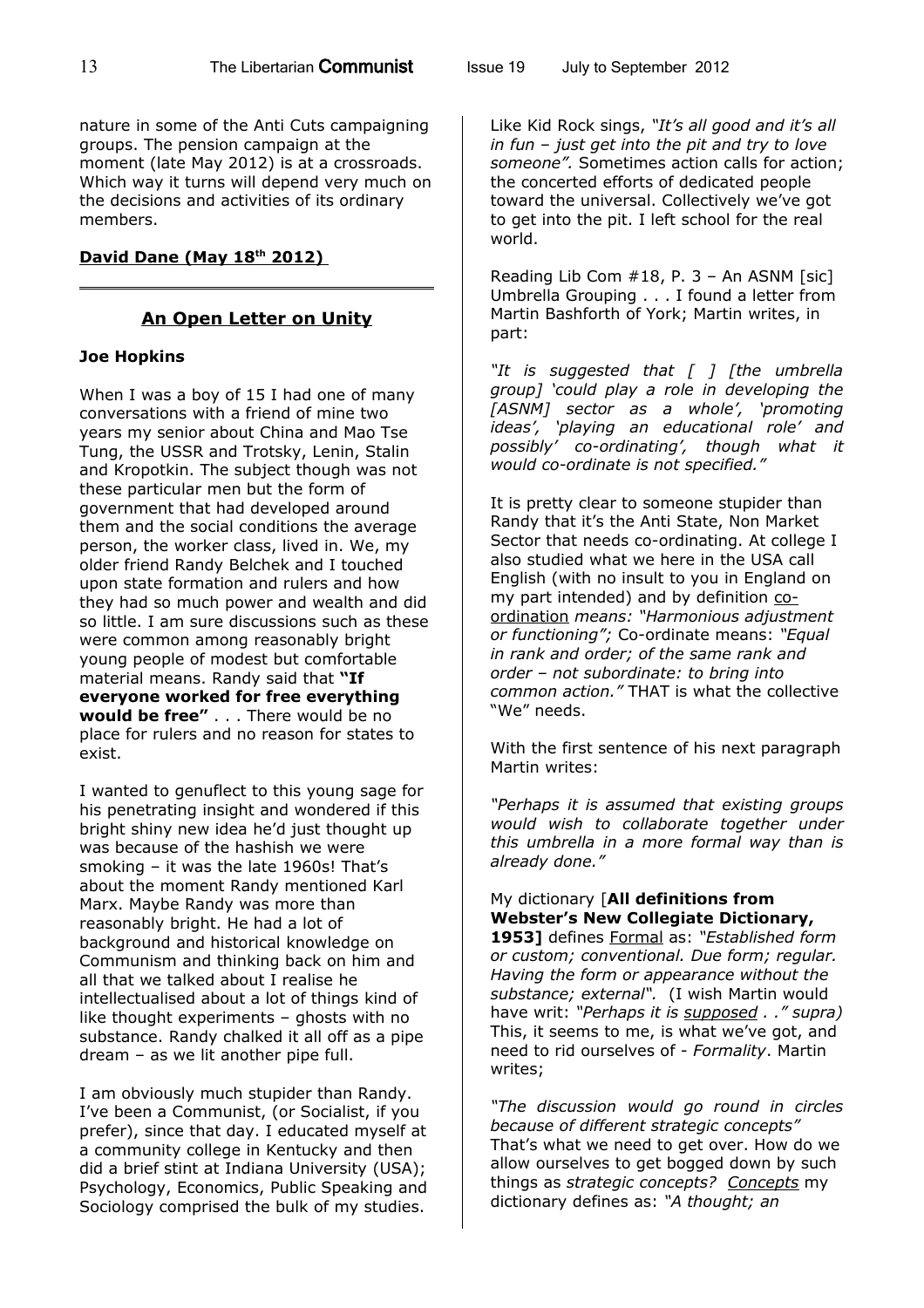*opinion."* Even philosophically the definition is: *"A mental image of a thing formed by generalization from particulars".* This definition of *Concepts* brings to mind Walter Lippmann's book {**Public Opinion***:1922}* where the twice Pulitzer Prize winner quotes from the letters of William James, Vol 1, p.65:

*"No one sees further into a generalization than his own knowledge of detail extends*". Lippmann himself writes that, *"Sometimes consciously, more often without knowing it, we are impressed by those facts which fit our philosophy".* **{Public Opinion, p.65}**

Surely those who conceptualise generalizations without a complete index of particulars or details create stereotypes as shorthand – labels and catchwords do not lead to clarification but to forced simplification of matters that are really complex. These concepts become used in rote fashion and resist being contaminated by understanding.

An umbrella group could turn out to be no more capable of organized action than a gang of feral cats. An umbrella group could turn out to be a lynchpin holding the wheels of our wain true to course in actions that will convince ever greater numbers of people that there is an alternative, a better alternative, than everyday life under the domination of state and capitalism. I trust we are all familiar with the phase *"The tyranny of the market"?*

In *"A reply to Martin", p. 4,* the editor tries with what I consider great success to clarify the aims of the proposed umbrella group. To my mind the UG would be an addition to the fora already in existence for communication, but at the same time a NEW forum – where a different social etiquette may develop resulting in freer exchanges and deeper consideration of ideas discussed between what the LC editor refers to as *"strands".*

Under bourgeois pluralism the most powerful version of control is through inclusion. Rather than expand its control by pushing what is unacceptable to the periphery, it operates by including more and more peripheral voices. This bourgeois pluralism domesticates subversive voices by appropriating them. Various voices are allowed to speak but only if they've made a

prior commitment to consent to a larger unity; though different the various voices within bourgeois pluralism have a way of sounding alike. Differences are acknowledged but the differences are dominated by and absorbed into the *master* logic that rules the day, i.e., the logic of the masters, our masters, who through their private property rights own and control access to *their* microphones and *their* unfree presses. As free thinking and radical revolutionaries we still have a margin of manoeuvre on the internet for world-wide reach – and our small *"alternative"* presses operating on the fringe. It would be wise and in the interests of the planet and all its inhabitants for us to attempt to cross the boundaries of our own inherited or personally developed tradition (*Strand*) to understand one another. This could contribute to the erosion of existing boundaries (*partly imposed by "Different Strategic Concepts")* and perhaps not so much a displacement of these concepts (and their aims) as a cross–pollination of existing strands.

In his most famous work, Die Philosophie Des "Als Ob" [*The Philosophy of the "As If"]* Hans Vaihinger wrote:

*"It is owing to the state of tension occasioned by an unverified hypothesis and the concomitant feelings of mental distress, that our natural tendency is always to turn an hypothesis into a dogma." [p. 220]*

Vaihinger also wrote that the proper result of thought is purposive action.

Labels, catchwords, stereotypes, ideologies, et alii are tantamount to dogma – and the ASNM sector members and fellow travellers would be wise to investigate whether their thinking has undergone such an infection. We as groups deal in unverified hypothesis about a currently unknowable future – talk about a "state of tension" and "mental distress"!

Another term that can be a proxy for dogma is paradigm. In *"The structure of Scientific Revolutions"* Thomas S Kuhn quotes a passage by Darwin at the end of his *"Origin of Species"* 

*"Although I am fully convinced of the truth of the views given in this volume…, I by no*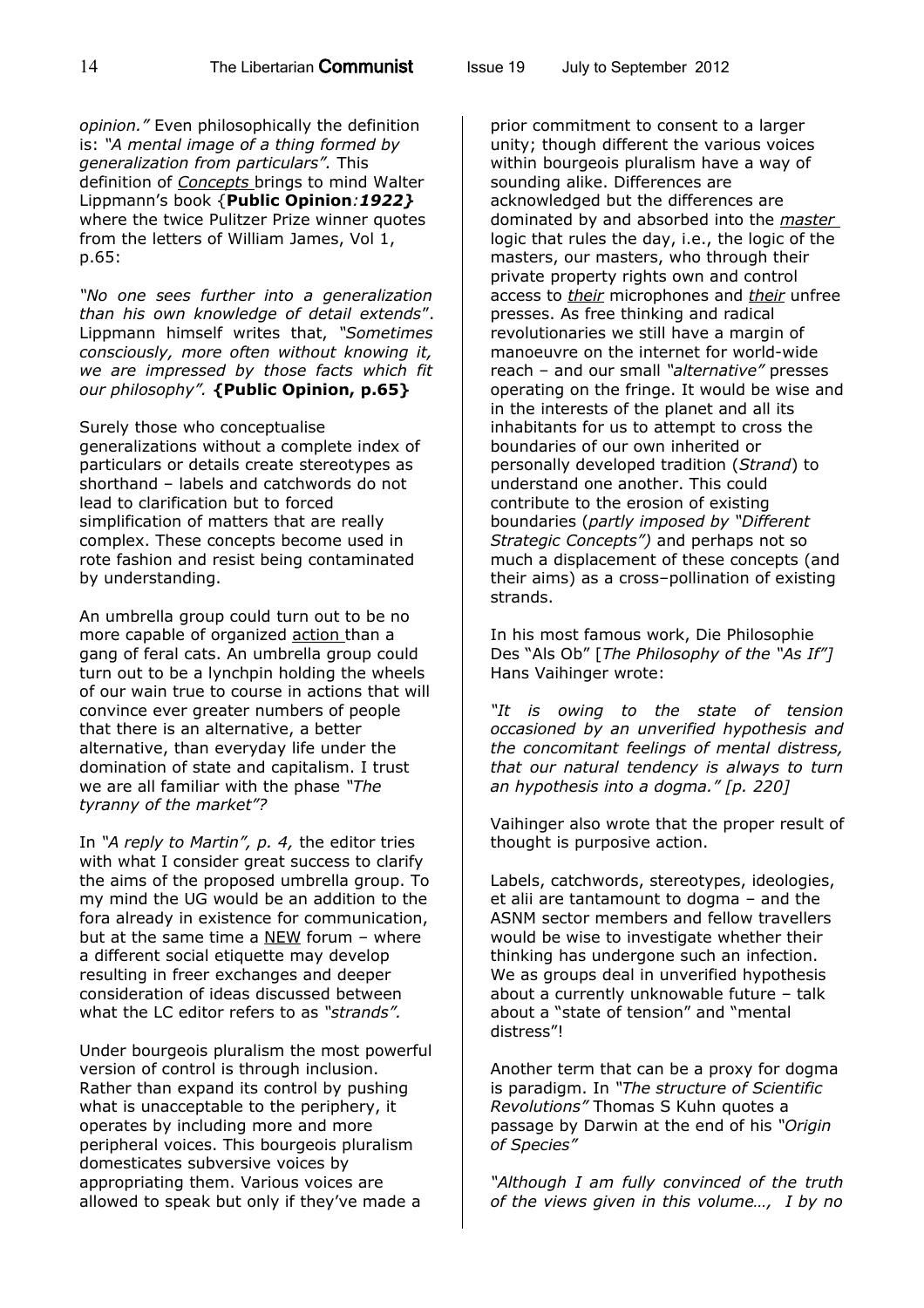*means expect to convince experienced naturalists whose minds are stacked with a multitude of facts all viewed, during a long course of years, from a point of view directly opposite to mine." [ p. 151]*

Kuhn reports that Max Planck sadly remarked that:

*"A new scientific truth does not triumph by convincing its opponents and making them see the light but rather because its opponents eventually die and a new generation grows up that is familiar with it." [p. 151]*

The inability, or at least the disinclination to change the practical application of effort into new lanes of operation, still heading toward an unchanged goal, may be attributed to what Pierre Bourdieu termed Habitus, (an idea borrowed from Aristotle and modified, through empirical research, to describe behaviour in today's society). In *"The Logic of Practice" Bourdieu* defines Habitus as:

*"The conditionings associated with a particular class of conditions of existence produce Habitus, systems of durable, transposable dispositions, structured structures predisposed to function as structuring structures, that is, as principles which generate and organise practices and representations that can be objectively adapted to their outcomes without presupposing a conscious aiming at ends or an express mastery of the operations necessary in order to attain them. Objectively 'regulated' and 'regular' without being in any way the product of obedience to rules, they can be collectively orchestrated without being the product of the organizing action of a conductor. [p. 53; emphasis added]*

By way of explanation Bourdieu goes on:

*"The tendency of groups to persist in their ways, due inter alia to the fact that they are composed of individuals with durable dispositions that can outlive the economic and social conditions in which they were produced, can be the source of misadaptation as well as adaptation, revolt as well as resignation." [p. 62]*

The *"Weekly Review"* section of *The Guardian Weekly* for 24 February 2012 reprints an article from *Le Monde* ("A decade after his death, French sociologist Pierre Bourdieu stands tall", p. 31) according to which: *"Bourdieu is the second most frequently quoted author in the world after Michel Foucault, but ahead of Jacques Derrida"*

(http://www.guardian.co.uk/world/2012/feb/ 21/pierre-bourdieu-philosophy-mostquoted).

Due to the fact that the greatest number of revolutionaries of today depend on the most accurate truths attainable to get their point across it would be a positive move for us all to extend the olive branch of peace and trust to each other that we are all anti state and anti market proponents and not listen to those who, like John Molyneux, advocate putting a gun to people's heads to make them work, in the name of anarchism. This man is surely an outlier . . . or the *'he say, she say'* of pro-market anarchists (a creature described by a contradiction of terms) claiming that Marxists are by definition statists (another contradiction of terms if you ignore one part of the Manifesto written by the 29-year-old Marx and concentrate on his later and more mature writings in *Das Capital*).

Because global economic stagnation is a more powerful taskmaster than ideological commitment our greatest opportunities for successful peaceful revolution exist when the social inertia of the 99% has been disturbed by crisis. Let's get with the programme and stir the pot!

The old axiom holds forever true for revolutionaries (as well as for reactionaries) – a crisis is a terrible thing to waste.

In Solidarity **Joe Hopkins**

Dialogue will be accepted and responded to at: [joehopkins@verizon.net](mailto:joehopkins@verizon.net) 

**\*\*\*\*\*\*\*\*\*\*\*\*\*\*\*\*\*\*\*\*\*\*\*\*\*\*\*\***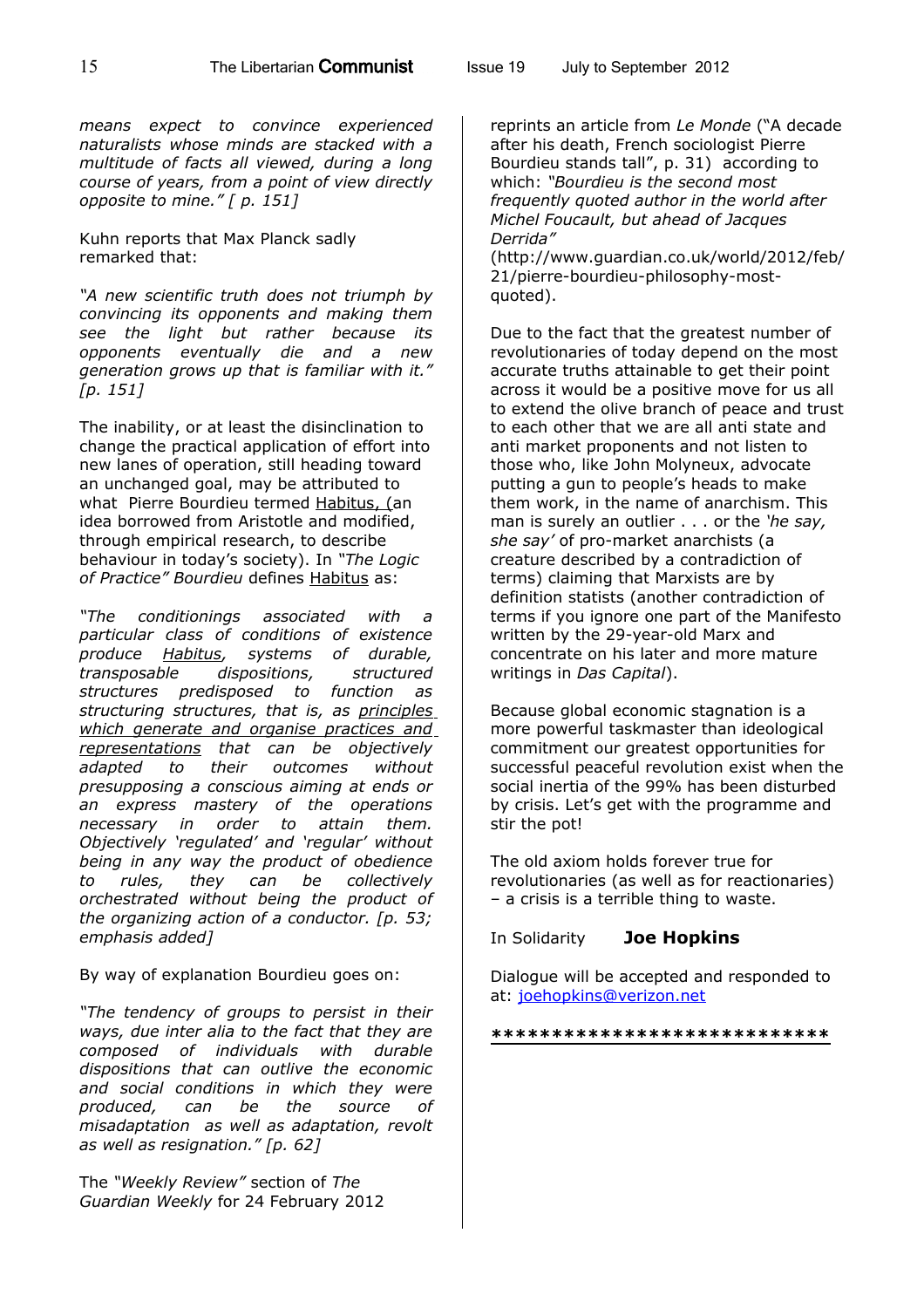# **From World in Common**

For a trial period to see how things go we are going to include a page or so highlighting some of the recent and perhaps some not so recent posts on the World in Common forum. The reason for this is to show that the LC supports the ideas of WiC, still promotes its rejuvenation process and still sees it as the best means of creating an open anti state, non market organisation off as well as online.

*As we are putting this issue together the Euro 2012 Football championships are just about to draw to a close. This post appeared on the World in Common forum at the end of April this year. It concerns Poland who are jointly hosting the tournament with the Ukraine.* 

# **Against the Politics of the Euro**

 Over the past couple of years, more and more social and political organizations and grassroots initiatives in Warsaw have been fighting against the city's social spending policies. We have seen movements and protests against public housing policy, the closure of schools, the privatization of school cafeterias and huge fee increases in nursery schools. (The latter have been cancelled due to a judgment in favour of parents who launched a legal challenge against that decision.) All of these initiatives share a common sentiment: that the city does not care about the basic social needs of most of its residents, who are working but poor and who cannot afford private hospitals, education and rents.

Among the city's big showcase investments is the National Stadium in Warsaw and other investments related to the Euro 2012. There were many scandals related to the stadium itself. While it was built, there was a wildcat strike and a few workers died due to negligence. The ZSP was active in exposing this and getting workers to speak out, as well as helping Ukrainian workers to get better housing conditions. Despite the poor working conditions for many on the building site, the stadium is reportedly the most expensive one in the world.

When the stadium finally opened, the roof didn't work and there were other safety

concerns. The city didn't even want to let the public in for the grand opening. Despite all these problems, the politicians overseeing the project received huge bonuses. Around the area of the stadium, a gentrification process began and some people were evicted. The city condemned some houses without providing replacement housing for everybody. And thousands of people, mainly immigrants, were forced out of the marketplace that used to be around the stadium. Instead of the highly popular market, which was the largest in Europe, local residents now have a parking lot and rising rents.

All of this is costing taxpayers a lot of money, but most of the benefits are for the elites and the few business people who will make some money off the event. In the meantime, the city claims that there is no money in the budget for anything. As parents who were protesting the privatization of school cafeterias pointed out, the price of the zone for football fans in front of the Palace of Culture will be eight times the money the city wants to save by eliminating the jobs of school cooks. Tenants organizations, ZSP and others will protest on June 8 when the Euro opens with its first match in Warsaw. The Tenants' Defence Committee will also organize a EURO REALITY TOUR of the slums around the National Stadium during the Euro. The first dates are planned for June 9-12 and tours will be held in Polish, English, Russian and Spanish. Visitors to Warsaw can see the state of public housing and effects of gentrification around the area, as well as visit some interesting landmarks that haven't been destroyed by developers yet.

# **New Website**

# **http://Stephenshenfield.net**

**Themes**: Section that includes articles on War, Disarmament, the Environment, Climate Change and Pre History **Systems:** Capitalism and Socialism **Places:** Articles on different regions around the world.

**Archives:** Section includes all issues of The Libertarian Communist

**==========================**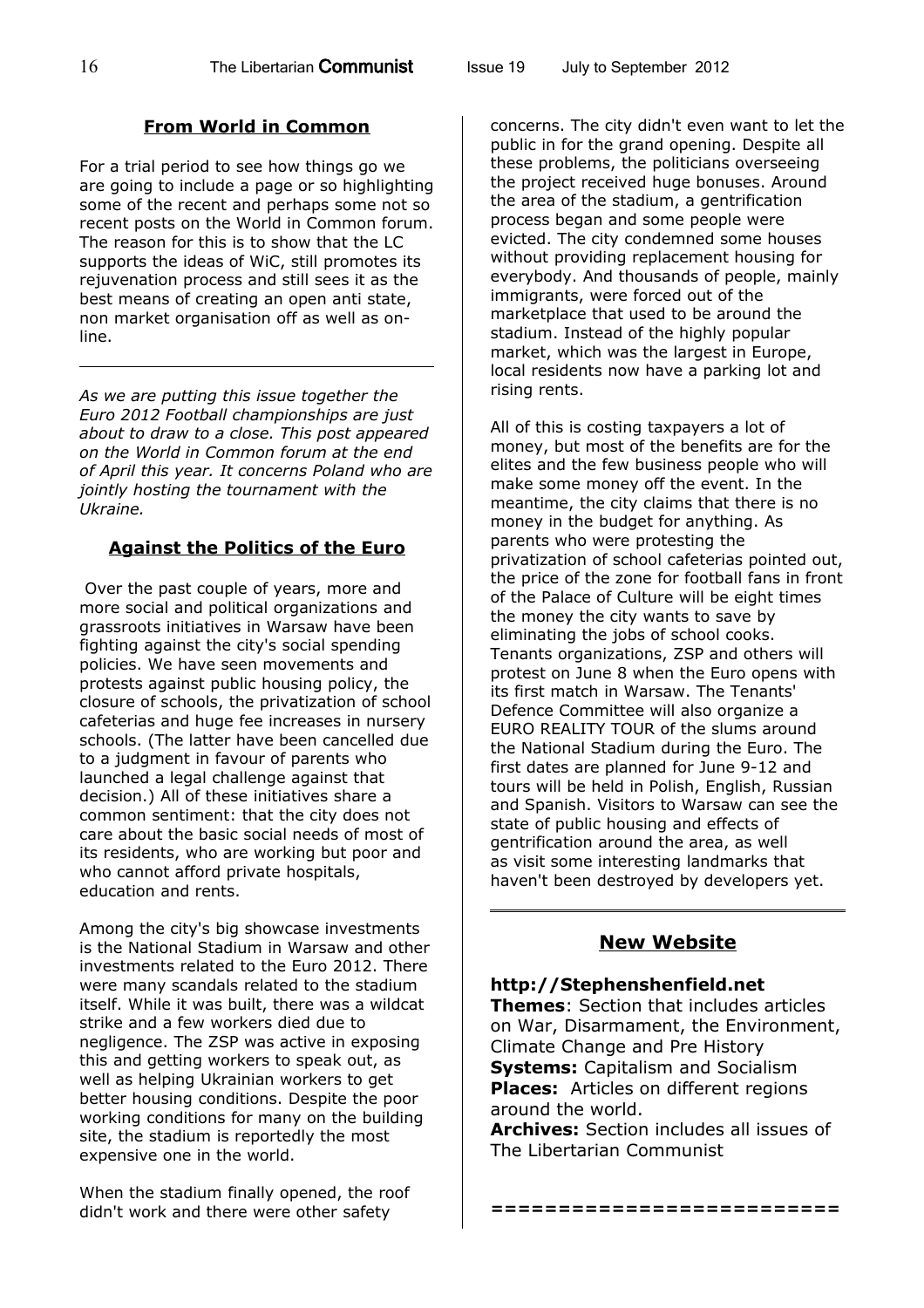Unfortunately we cannot include the entire article that follows due to its length: this is the final section and we hope it will encourage readers to read the whole pamphlet.

# Posted on World in Common on May 1<sup>st</sup> 2012

# **You Can't Blow up a Social Relationship** *–*

# The Anarchist case against Terrorism

*This essay was was published as a pamphlet around late 1978 or 1979, in the aftermath of the Sydney Hilton Bombing. The black humour of the time around the anarchist movement was that the police and security forces framed Ananda Marga because they came before Anarchism in the alphabet. The arguments in this pamphlet are still as valid today as when they were written 20 years ago. Reprinting or linking to this text is encouraged.*

# *Anarres Books Collective*

# **Minimise Violence by Emphasising Politics**

The very essence of libertarian revolutionary strategy is the idea that there is an inextricable link between the means used and the ends proposed. While there may be a link between the rotten authoritarian ends of nationalists and marxist-leninists and rotten terrorist means, it is unquestionably clear that libertarian ends must disallow terrorist means. In fact the majority of marxist-leninist groups oppose terrorism, though, as Lenin says in *Left-wing Communism - an Infantile Disorder*, "It was, of course, only on grounds of expediency that we rejected individual terrorism." Leninists are the proponents of vanguardism par excellence. They also are proponents of terrorism by the state - as long as they control it.

Libertarians look at history and at the ruling classes of the world and conclude that a libertarian movement will face state violence and armed struggle will be necessary in response. It is quite obvious that political activity could not even commence in certain conditions without taking up arms

immediately. Also in certain conditions, as in peasant-based societies, it would be necessary to set up armed bases in the countryside. But the aim here would not be to carry out "exemplary" clashes with the military but to protect the political infrastructure to enable the spreading of ideas to continue. This may involve some guerrilla tactics but it cannot mean the strategy of guerrilla-ism. Nor can it mean the creation of a separate, hierarchical, military organization, which is not only antilibertarian but is also vulnerable and inefficient. The Tupamaros were, being marxist-leninists, hierarchically organised. One of the factors in their defeat was the treason of Amodio Perez, a "liaison director" in the organization, i.e. a second-level institutionalised leader who knew so much that he was able to single-handedly put police onto large sections.

In Baumann's book he makes it quite clear that the capture of members of groups was often the result of betrayal by sympathisers. This was not ever a result of hierarchical structuring as this did not exist in the group he belonged to. Though the police did use virtual torture methods on some sympathisers this was not the main factor either. It rather follows from the life of illegality.

Three people who were illegal would sit in one apartment and two or three legal ones would take care of them ... (p.56) You only have contact with other people as objects, when you meet somebody all you can say is, listen old man, you have to get me this or that thing, rent me a place to live, here or there and in three days we'll meet here at this corner. If he has any criticism of you, you say, that doesn't interest me at all. Either you participate or you leave it easy and clear. At the end it's caught up with you - you become like the apparatus you fight against." (p.99)

# As well:

Because you're illegal, you can't keep contact with the people at the base. You can no longer take part directly in any further development of the whole scene. You're not integrated with the living process that goes on. Suddenly you're a marginal figure because you can't show up anywhere. (p. 98)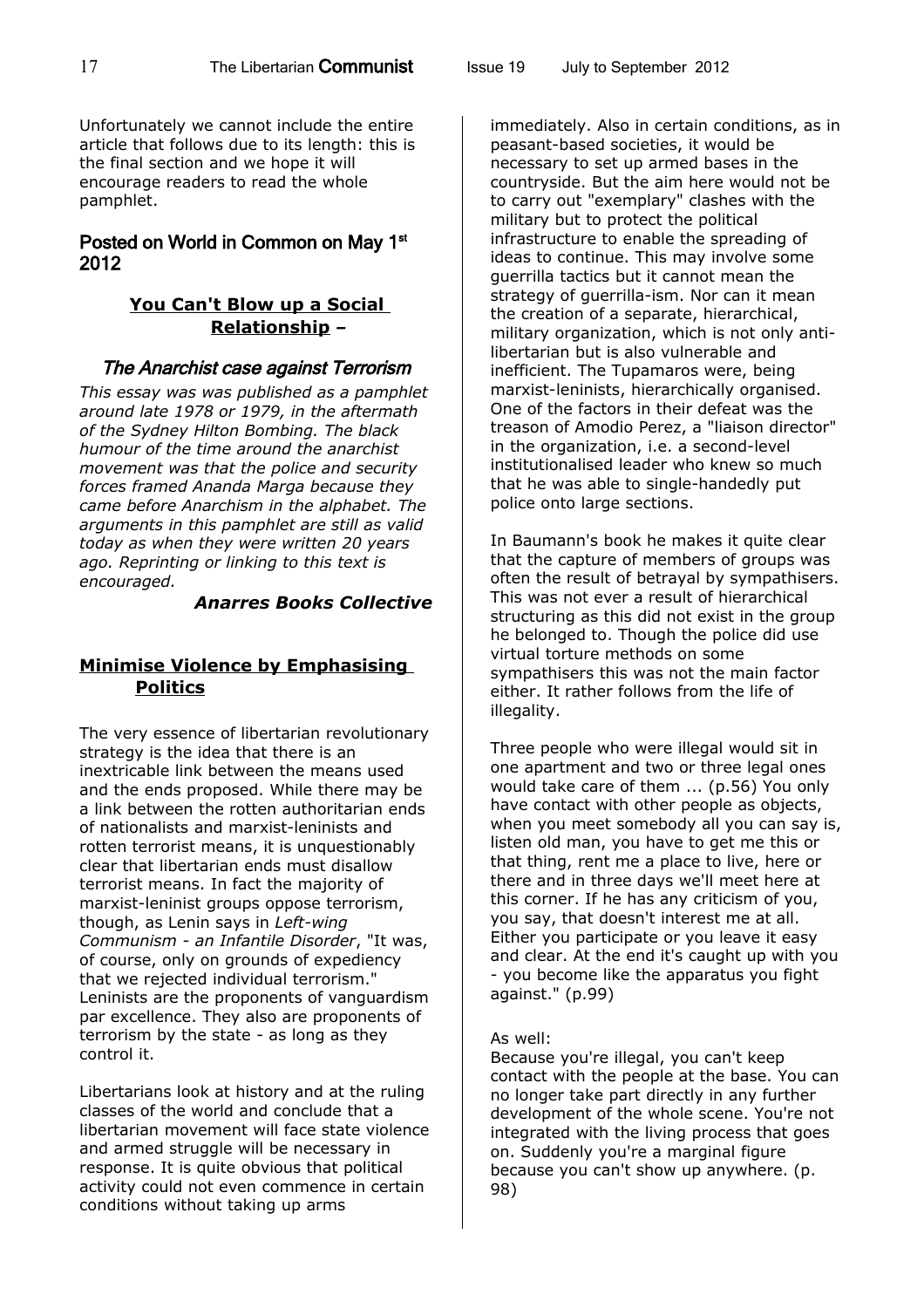It is obvious that these aspects of such a life are counter-productive for libertarians. On the whole then it would seem that such organisations could only have a survival function for certain people under threat of murder or torture by the state. At one stage the Tupamaros were able to stop systematic torture by threatening torturers, but once the state resumed the offensive, torture was resumed. To prevent executions and torture, armed activity might be justified, but its anti-political features would have to be weighed carefully.

Armed struggle means people would be killed and there is no getting away from the fact that violence threatens humanism. But libertarians would hope to preserve their humanism by ensuring that armed struggle would merely be an extension of a *political* movement whose main activity would be to spread ideas and build alternative organization. The forces of repression (police, army) and the rulers themselves would not be excluded from such efforts. In fact much effort would be devoted to splitting them with politics to minimise the necessity for violence. In this situation everyone would have a choice. Libertarians are extending to people the hope that they can change. We are extending to people our confidence that a self-managed society will be more satisfying for all people. This includes our rulers, even though we recognise the limitations created by the characters people have developed in their lives, especially those adapted to the exercise of power.

Small groups operating outside the control of a mass movement and often in the absence of any mass resistance at all, who take upon themselves decisions of "class justice" in the name of groups who are unrepresented but whose interests are affected by action based on these decisions, are nothing but dangerous. The SLA killed a school superintendent after a community coalition failed to prevent the introduction of draconian disciplinary measures in schools. This failure was a reflection of the political level of the community and exactly the opposite of an invitation for the SLA to kill a mere pawn of the Board of Education. "The SLA recognises no authority but its own will which identifies with the will of the people in much the same manner that many psychopathic killers claim to be instructed by

God. It has killed a defenceless individual whose guilt is not only not proved, but is mainly a fantasy of his executioners." These comments of Ramparts magazine apply to many a similar incident. If in these cases guilt can at least be attributed as a justification, what can be said of those actions against the public at large (indiscriminate bombing, taking hostages, hijacking planes etc.)? Usually terrorists will attempt justification in terms of the kinds of strategies described above. The expected end results from these strategies supposedly justify the means used. Enough has been said about these strategies. But it should be emphasised again that foul means, far from being justified by distant ends, merely provide a guarantee that the ends achieved will be horrible.

You can't blow up a social relationship. The total collapse of this society would provide no guarantee about what replaced it. Unless a majority of people had the ideas and organization sufficient for the creation of an alternative society, we would see the old world reassert itself because it is what people would be used to, what they believed in, what existed unchallenged in their own personalities.

Proponents of terrorism and guerrilla-ism are to be opposed because their actions are vanguardist and authoritarian, because their ideas, to the extent that they are substantial, are wrong or unrelated to the results of their actions (especially when they call themselves libertarians or anarchists), because their killing cannot be justified, and finally because their actions produce either repression with nothing in return or an authoritarian regime.

To those contemplating political violence we say, first look to yourselves: is destructiveness an expression of fear of love? There are political traditions and political possibilities you have yet to examine. To the society which produces the conditions of poverty, passivity, selfishness, shallowness and destructiveness in which the response of political violence can grow we say, take warning. These conditions must be overthrown. As a French Socialist said in 1848 - "If you have no will for human association I tell you that you are exposing civilisation to the fate of dying in fearful agony."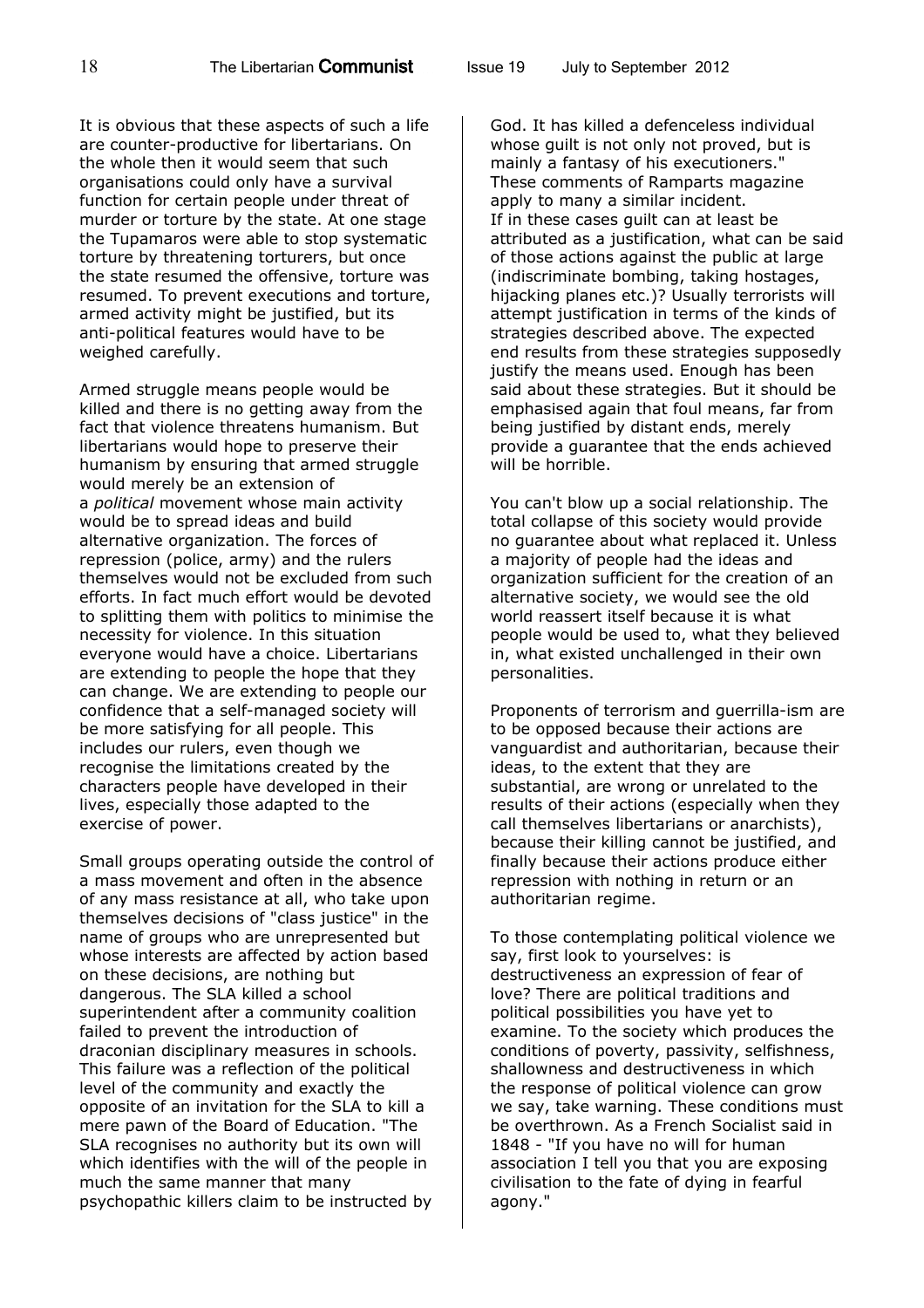# Anti State, Non Market Sector Groups

### worldsocialistmovement/SPGB:

worldsocialism.org/spgb: Postal address: 52 Clapham High Street London SW4 7UN. Email [spgb@worldsocialim.org](mailto:spgb@worldsocialim.org)

# Promotional Material for the World Socialist **Movement**

Tee-shirts Blue with a polar bear and "If You Were a Polar Bear, You'd be a Socialist, Yellow, with blue and green globe and "The World is a Common Treasury for All". Sizes S. M, L, XL, XXL State size when ordering. £7.00 Plus postage and packaging. (P&P).

Mugs: Standard size, red and white. On the front, "Only Sheep Need Leaders" and on the reverse side, "Famine? War? Pollution? Capitalism is the Problem, World Socialism is the Solution" £5 Plus P&P.

Pens: blue and white with blue ink; "Only Sheep Need Leaders" and a sheep. Red and white with blue ink with "Workers of the World" Unite" Black with black ink, "Only Sheep Need Leaders" and a sheep. 50p each Plus P&P.

Baseball Caps: Navy blue with embroidered "World Socialist Movement". £7 each plus P&P.

Balloons: different colours with "World" Socialist Movement. 15p each plus P&P.

All items carry the WSM website address. Cheques and Postal Orders made payable to SPGB SW Regional Branch. Also available, a SPGB enamelled badge, "The World for the Workers. £10.

For further details on all items contact Veronica at [veronica.clanchy@hotmail.co.uk](mailto:veronica.clanchy@hotmail.co.uk) or phone 01202 569826

### Read issue 22 of the World Socialist Review: Publication of World Socialist Party US.

"Socialists take a look at Obama" "Is Obama a socialist? He does not regard himself as one. Neither do we. This issue of World Socialist Review examines Obama's outlook and life story, his packaging as a politician, and his policy in such areas as healthcare, the economy and the environment. It also places

Obama in *the context of world capitalism and the American political system."*

Also available "Role Modeling Socialist Behaviour: The Life and Letters of Isaac Rab. There is a review of this book in the World Socialist Review 22 and further details can be obtained by contacting the address below.

World Socialist Party US (WSPUS) website wspus.org Postal address: World Socialist Party, Box 440247, Boston, MA 02144.

===================================

 **Vist [http://Stephenshenfield.net](http://Stephenshenfield.net/) For details see page 16 of this issue**

Take a look at Andy Cox's website which looks at how socialism might be developed: [http://socialistmatters.webs.com/.](http://socialistmatters.webs.com/)

# **World In Common:**

**[www.worldincommon.org](http://www.worldincommon.org/) Email [worldincommon@yahoogroups.com](mailto:worldincommon@yahoogroups.com)**

**-------------------------------------------**

# www.Libcom.org

-----------------------------------------

# Red and Black Notes

You can obtain some RBN items from libcom.org as listed above. If you want to know more than read issue 6 Of The Libertarian Communist and the article by Neil Fettes pp.4- 7

+++++++++++++++++++++++++

# Red Anarchist Action Network (RAAN)

[www.redanarchist.org](http://www.redanarchist.org/)

=========================

Anarchist Federation: [www.afed.org.uk](http://www.afed.org.uk/): Postal Address BM Arnafed, London WC1N 3XX. Email [info@afed.org.uk](mailto:info@afed.org.uk)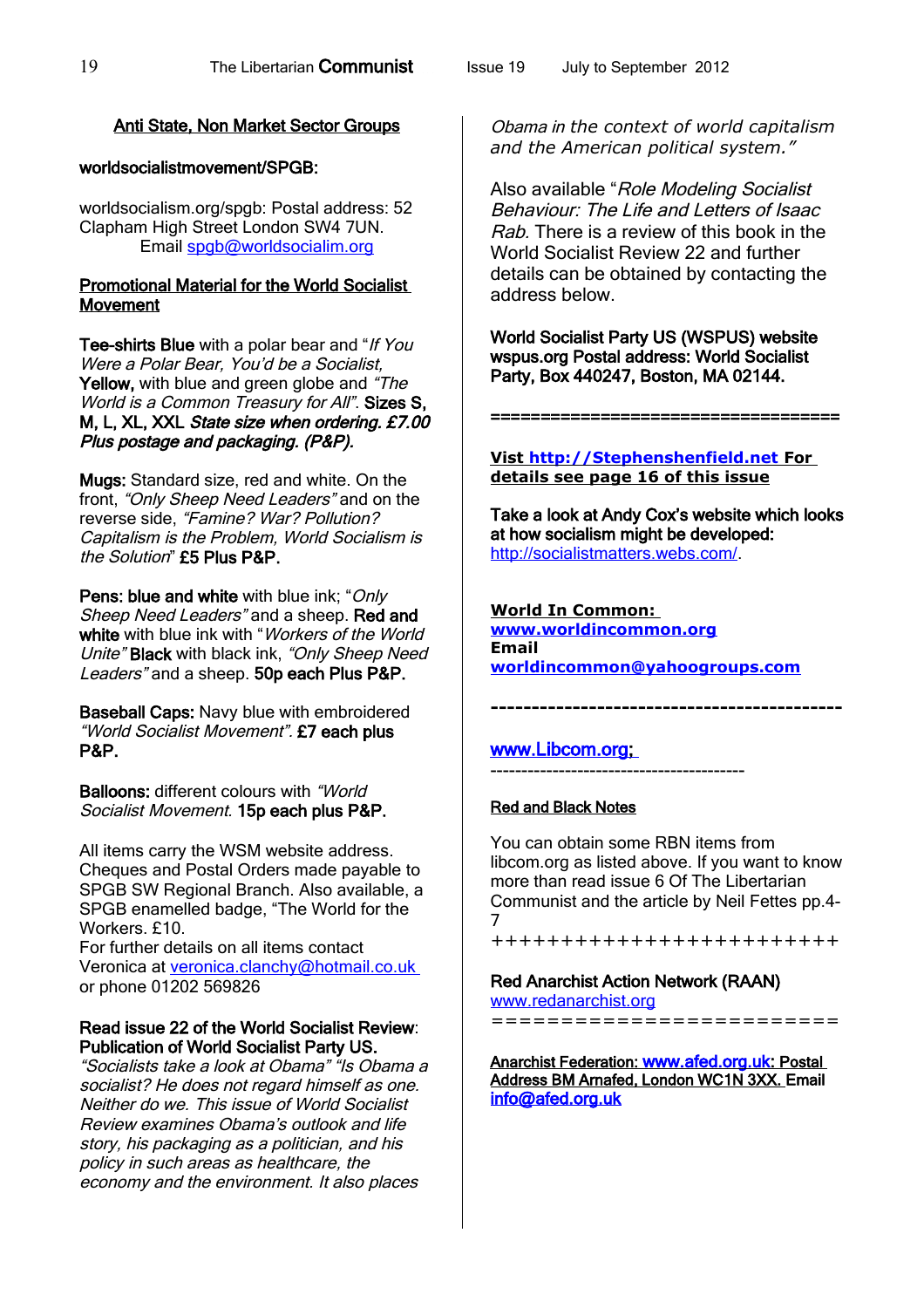# The Commune

### For workers' self management and communism from below.

Website: thecommune.co.uk Postal address: The Commune, Freedom book shop, 84b Whitechapel High Street, London E1 7QX

# Comrades may be interested in the following links:

For Libertarian Communists in Russia and Belarus:<http://wiki.avtonom.org/index.php>

"Eretik" (Heretic) is a left communist journal in Russian and English that appears both on the net and in print. This is produced by a group in Moldova.

See: [http://eretic](http://eretic-samizdat.blogspot.com/2012/immunity-of-rich-and-powerful.html)[samizdat.blogspot.com/2012/immunity-of-rich](http://eretic-samizdat.blogspot.com/2012/immunity-of-rich-and-powerful.html)[and-powerful.html](http://eretic-samizdat.blogspot.com/2012/immunity-of-rich-and-powerful.html)

A couple of places to purchase Literature and help support the ASNM sector.

===================================

# "there is an Alternative!"

STIMULANTS: A collection of material highlighting an opposition to the Mantra that "There Is No Alternative" to how we live today. Journals, Pamphlets, Books, DVDs and Cds etc available [www.radicalbooks.co.uk](http://www.radicalbooks.co.uk/) 

Libertarian Communist Literature has a selection of pamphlets and journals related to the anti state, non Market sector. Journals Include: Black flag, Aufheben, Socialist Standard, Organise and others. We have a variety of pamphlets and a few books.

If you are interested please contact the postal or email address on Page 2 with your details, (please note the changed email address [libcom.bulletin@yahoo.co.uk\)](mailto:libcom.bulletin@yahoo.co.uk) This list is also included in our blog which can be found at <http://lib-com.blogspot.com/>This also includes issues 1 to 18 of The Libertarian Communist. The Libertarian Communist can also be found at **www.scribd.com** and [http://stephenshenfield.net](http://stephenshenfield.net/) 

# Worth taking a look at

Institute for Anarchist Studies, the similar but separate, Anarchist Studies Journal and Anarchy Archives.

See also the Socialist Labour Party of America [\(www.slp.org\)](http://www.slp.org/), and the Marxist Internet Archive **Library** 

# Direct Action Industrial Unions

 Solidarity Federation. [www.solfed.org.uk](http://www.solfed.org.uk/) or PO Box 29, South West P D.O Manchester M15 5HW Email: [solfed@solfed.org.uk](mailto:solfed@solfed.org.uk)

Industrial Workers of the World: www. iww.org Or P/O Box 7593, Glasgow, G42 2EX Email: rocsec@iww.org.uk.

Workers International Industrial Union. [www.wiiu.org](http://www.wiiu.org/) or [www.deleonism.org/wiiu.html](http://www.deleonism.org/wiiu.htm) or see the article on Industrial Unionism in issue 9

The following groups although not strictly defined as anti state, non market are still worth taking a look at

# International Libertarian Socialist Alliance:

Formerly called the World Libertarian Socialist Network

An excellent resource for groups who come under the heading of Libertarian Socialism many of which come within the remit of the anti state, non market sector [www.libertyandsocialism.org](http://www.libertyandsocialism.org/)

# Radical History Network of North London.

For details contact Alan Woodward on 020 8800 1046 or RaHN at alan@petew.org.uk Email: [radicalhistorynetwork@googlemail.com](mailto:radicalhistorynetwork@googlemail.com)

# Northern Anarchist Network (NAN)

If you want further information about this group contact: Brian Bamford, 46 Kingsland Road, Rochdale, Lancs Oll 3HQ or email [northernvoices@hotmail.com](mailto:northernvoices@hotmail.com) 

# Wrekin Stop War

This can be found at [www.wrekinstopwar.org](http://www.wrekinstopwar.org/) or contact Duncan Ball, 23 Sunderland Drive, Leegomery Salop, TF1 6XX email: [Duncan.ball@blueyonder.co.uk.](mailto:Duncan.ball@blueyonder.co.uk)